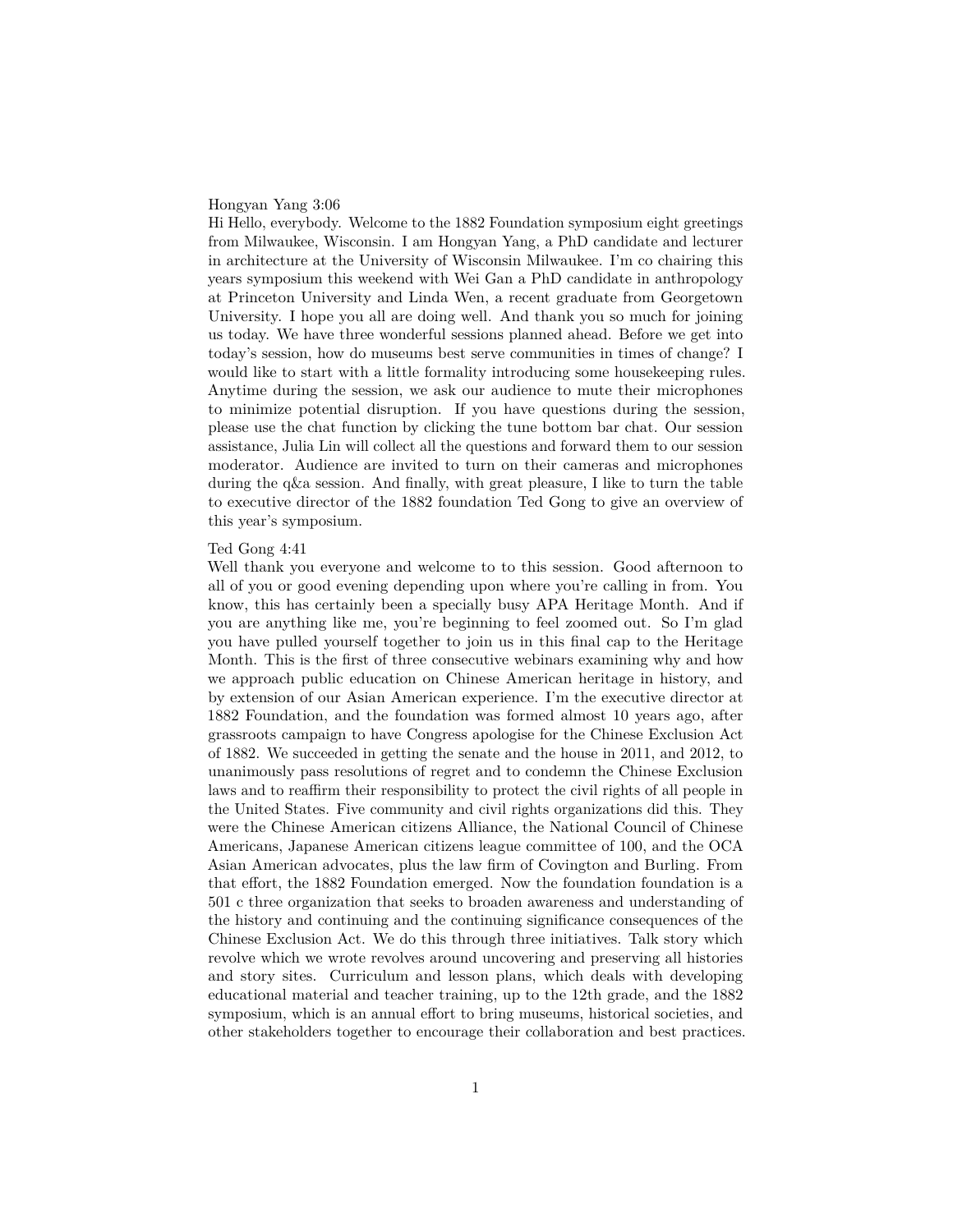this symposium was intended to be small, we purposely organized them to avoid the common structure of formality of such conferences as those organized annually by triple A S or biannually by API hip. And we purposely did not rotate the symposium venue out of Washington DC, because we wanted to establish an expectation among participants that they could continuously reinforce contacts with DC based government and lobbying agencies. Our goal from our first symposium, symposium one, which was launched in the seminar room with the simple Smithsonian's APA Programs Office under Franklin order, was to build collaborations, and to share exhibits, programs and material. We also understood and we sought to learn how exhibition programs were increasingly being digitized, so that the sharing could be facilitated, and relationships could be strengthened. And we believe that continuous regular interactions through the small symposium format, will build the trust and develop the exchanges that will form the network that was discussed two years ago, at a gathering organised by deutzia and Doug Chen at chsa in San Francisco. Only our vision was slightly larger because other than museums, we sought to include educators from public schools, stakeholders such as from National Archives, cis immigration law historian, Library of Congress, Park and forest services and others. The second gathering of the network was to be hosted by MOCA in New York last year, but the far their cause the rethinking that the network joined the annual symposium in DC, which was being prepared for May. This was the original symposium eight, preparations were advanced with Nara to provide the meeting venue at its downtown office. But COVID entered intervened and this symposium was first postponed, because at that time, we thought the COVID restrictions wouldn't last more than three months, and then they were cancelled. So I'm very happy that this opening sessions will include Teng Chamchumrus, who will lead is often Nancy Maasbach and Herb Tam from MOCA, and a number of good friends and colleagues to continue what we had left last year. I think this would be a great session. As one panelists mentioned in our prep meetings, it feels like the right time to examine fundamental fundamental questions of purposes and process. Certainly the year of coping with COVID has been mentally exhausting and has challenged us all to examine our assumptions of what we do and how we do it. I think also the events this year between when we formulated our symposium topics in May last year and when we have had to self reflect on the Black Lives Matter movement, and the Atlanta killings have added urgency to us to understand how our programs are relevant to the community we want to reach or to reach us. I think Tengs opening remarks and the theme of Community centric designs and creation of curation of artifacts and stories is more meaningful now than we had this conversation over key at the buildings museums at the old Smithsonian museums coffee shop before the pandemic a year ago, I think also the year of coping with COVID has accelerated technological and Digital Trends and working relationships and outreach efforts, history in places school programs and museum layouts, that took form from Angel I and his discussion is his panel panelists will be richer because what we of what we have experiment with, and our experience allows us to do to discuss more confidently what we might expect looking forward into years ahead, no longer hampered by COVID but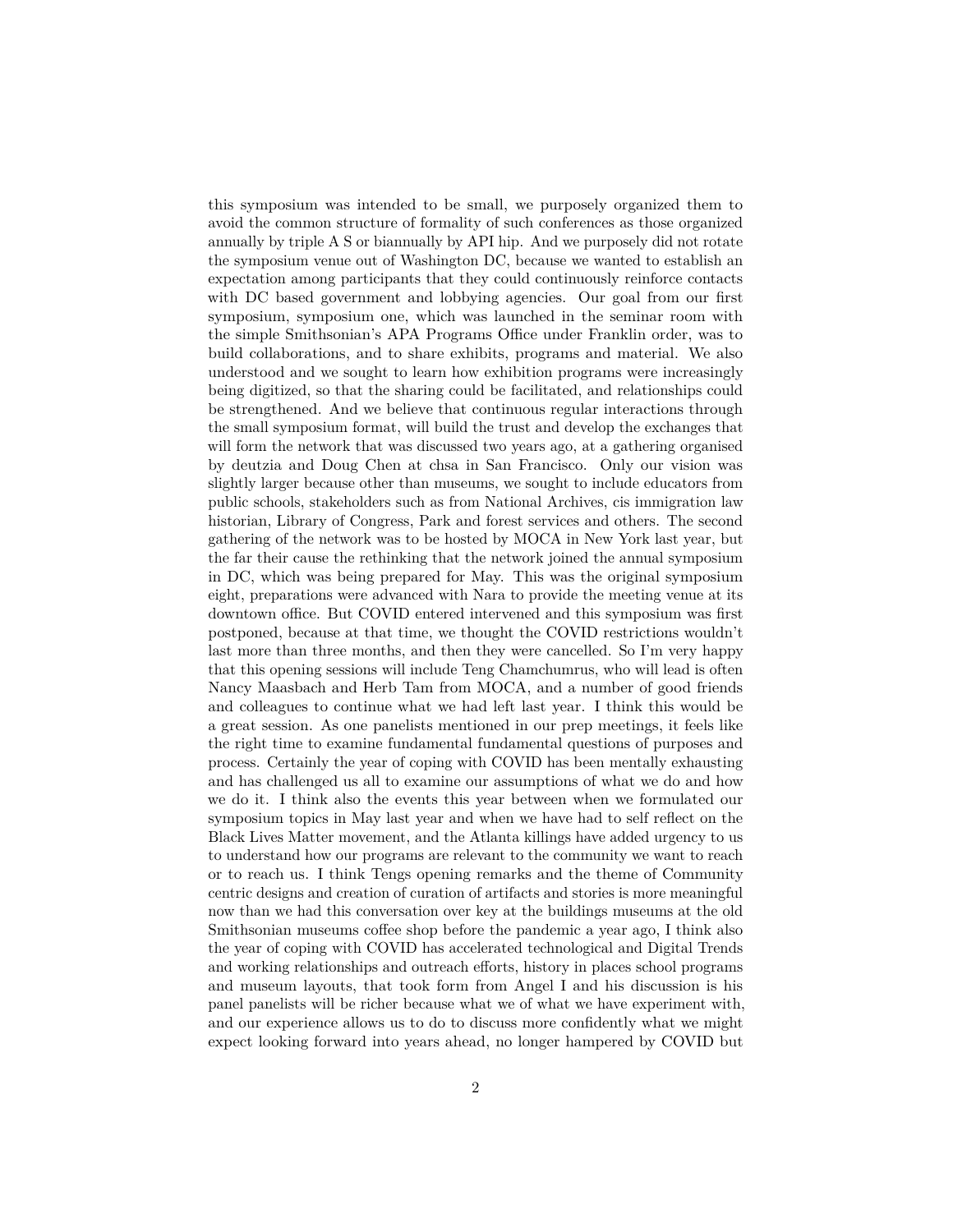enhanced by what we learn from coping in coping with it. And I want to close and return the program to Hongyan by making early but final comments about the concept of the 1882 symposium. So indulge me for half a minute because this is probably my last symposium, my sort of used by date is coming up. And you know, the symposium has always sought to conclude each symposium with a commitment to complete a goal or a milestone we call the milestone to be achieved during the year before next year's symposium. This shared goal was served to strengthen the collaboration between symposium six and symposium seven we had the 50 objects project that contributed to the tenement museums, your story our story project, which then contributed to MOCAs exhibit featuring Chinatown organizations from around the country. I had a conversation with a curator from the China alley museum in Hanford, and she had expressed how encouraging it was for her that a big Museum in New York should have reached out to her to contribute to the larger whole. She felt included I'm sure her cams ability to tell the story in New York was enhanced because of this contribution from Hanford and hope that we continue setting milestones that I would suggest that the network in this symposium joined together to produce symposium nine, and 10, and all those other Roman numerals that follow. So thank you for this opportunity to say these two things. And I return back to Hongyan.

# Hongyan Yang 12:38

Thank you, Ted. I'm just going to transfer a table to Teng directly. Thanks.

## Teng Chamchumrus 12:46

Thank you Hongyan and hi, everybody. Um, let me share screen with you all. See my screen? Can someone say something or thumbs up? Yep. Great. Thank you. Um, first of all, I'd like to thank thank Ted Gong and the 1882 Foundation group for inviting me here today annd for making this convening possible. I know that Ted you said that, you know, this symposiums started out as a small intimate conversation in a conference room. I don't know who else is on the call today. But I went a glance to the audience today I saw people from London, Argentina, Puerto Rico, and maybe my friends in Malaysia and Thailand are awake. There might be someone calling in from there as well. So I think today, let's hope for an intimate global conversation about something we all care about. And also, I want to thank at 1882 foundation for your work. Your work actually has been an inspiration behind what I'm sharing with you today. I appreciate what you do for the AAPI community here in Washington, DC area and also with our network around the country as well. And welcome everyone including our colleague from icon US. This ties this conversation ties in nicely with the ongoing debate and discussion on the museum definition and what museums can do for people. So I hope everyone is healthy and well where you are so let's start the conversation. Today I'm going to let us take a break and go to somewhere far away. My name is Teng Chamchumras and this is where I'm from. I like to show this picture to people to describe where I was born and spent my younger years growing up. And what is interesting about this photo for me is that if you cover the top part, you see the old part of Bangkok and if you cover the bottom you see the top? And when you open up both the top and the bottom, you'll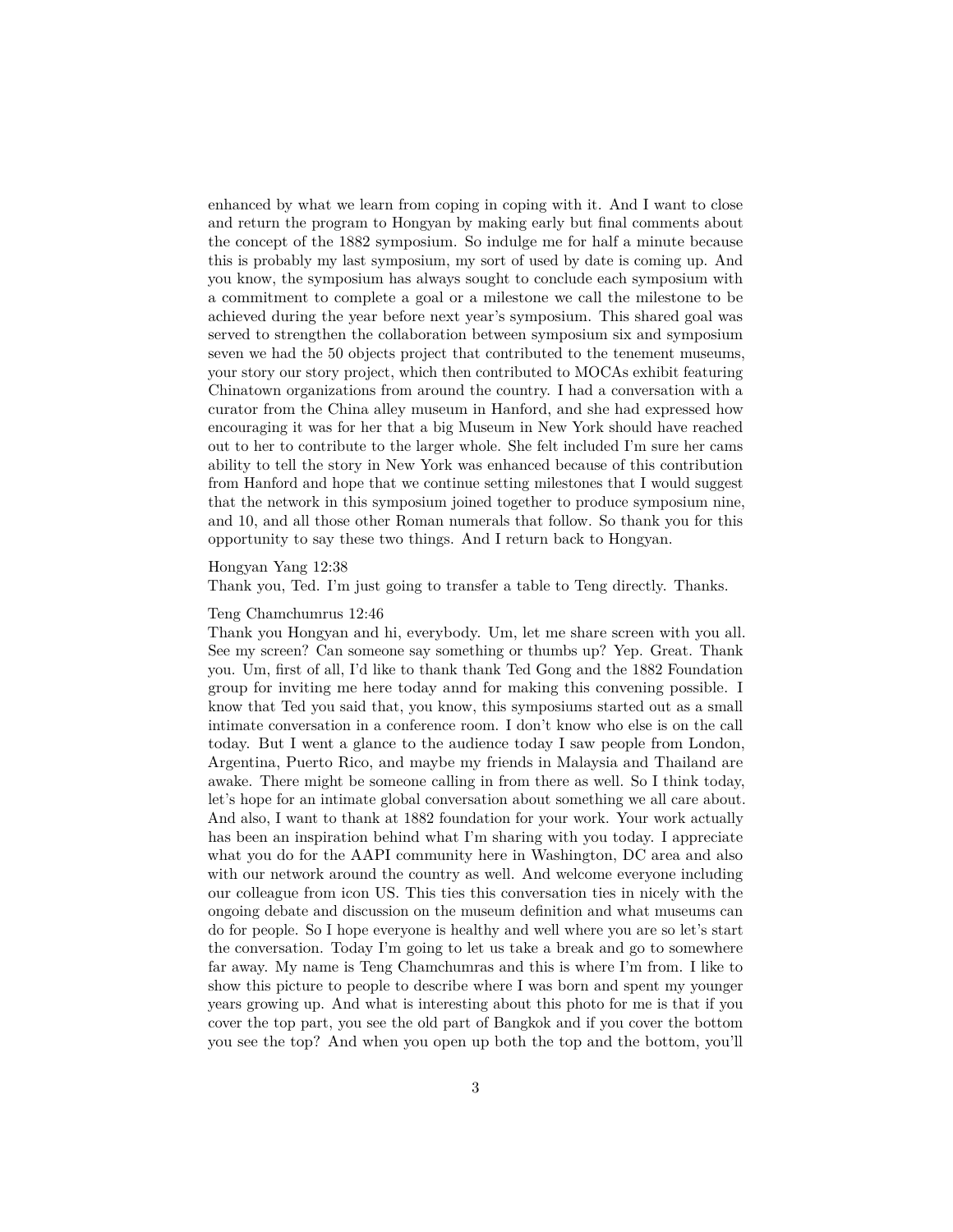see a mix of old and new. And you're trying to figure out okay, where exactly is the Bangkok that I identify with or anyone identify with. And it's a bit of both. And I think one of the things, the themes that you will see here today is about like, how, how can we as people move forward into the future with our cultural heritage, and yet, all the challenges and opportunities of today and tomorrow. So that's going to be the theme today so let's keep going. So as a sort of guiding questions for today's conversation, I'd like us, I know some of you are from the museum field and some of you may not be, but I'd like us to kind of have these three questions in mind as we are going to actually a trip around the world. And the three questions are, how can we foster sustainable change and keep communities vibrant and resilient and well? The second question is What role does culture play in community wellbeing? And the third question is, how can museums as cultural hubs play an active role in this effort? So take a moment and take these questions into the back of your mind. And and we'll continue with our journey today. Got a journey with this little building in the city of Georgetown, in Penang, Malaysia. Um, and I'm going to ask you to do this question. Unfortunately, we can't interact, live or raise our hand, but I'm going to ask you this question. You see this building? The question is, if you had a million dollars, what would you do with it? I'll give you a moment. And I'll give you additional information. If I give you the context that this building is in a very historically significant neighborhood, it is in the UNESCO World Heritage zone. In a historic city that is multi ethnic, multi linguistic, multi religious, it's been the maritime center in Southeast Asia for at least 500 years. And, and for those foodies in the group, it has one of the most famous cendol, which is a desert in Southeast Asia, right next to it, practically a stone's throw away from this building. It is a famous site for for a local hungry ghost festival. And it is also at the threat of redevelopment. So if you had a million dollars, what would you do with this money? I'm going to add more context for you. People who lives here actually have limited access to financing to own homes, rents are going up for both residents and businesses. Amenities are limited. Some of the back alleys don't even have lighting. There's a decline in local economy, people start to migrate to the suburb. The one local school, two blocks from has shut down, and there's a overall social decline in this community. It's about you know, a couple blocks wide and a couple blocks long, it's not that big of a neighborhood. One more time, if you had a million dollars, what would you do? Well, I ponder a lot over this building, because I had the opportunity to travel there and be part of a group that study conservation of all neighborhoods in Southeast Asia. I'm very passionate about that topic. As you know, I'm from Bangkok, and I've seen Bangkok growing leaps and bounds in the last couple decades. And I've seen the loss of the old Bangkok as well as the exciting new part of Bangkok. And I'm kind of curious, if I had the money to do this, what would I do? And I started to, to, to look around and ask questions, and a lot of people tell me, oh, we will spend the money to save this building. And I said, What about the people, the people that make this building alive, the people that keep the neighborhood alive. And that was a little bit of a dilemma between the people that the among the people that we were having conversation with because a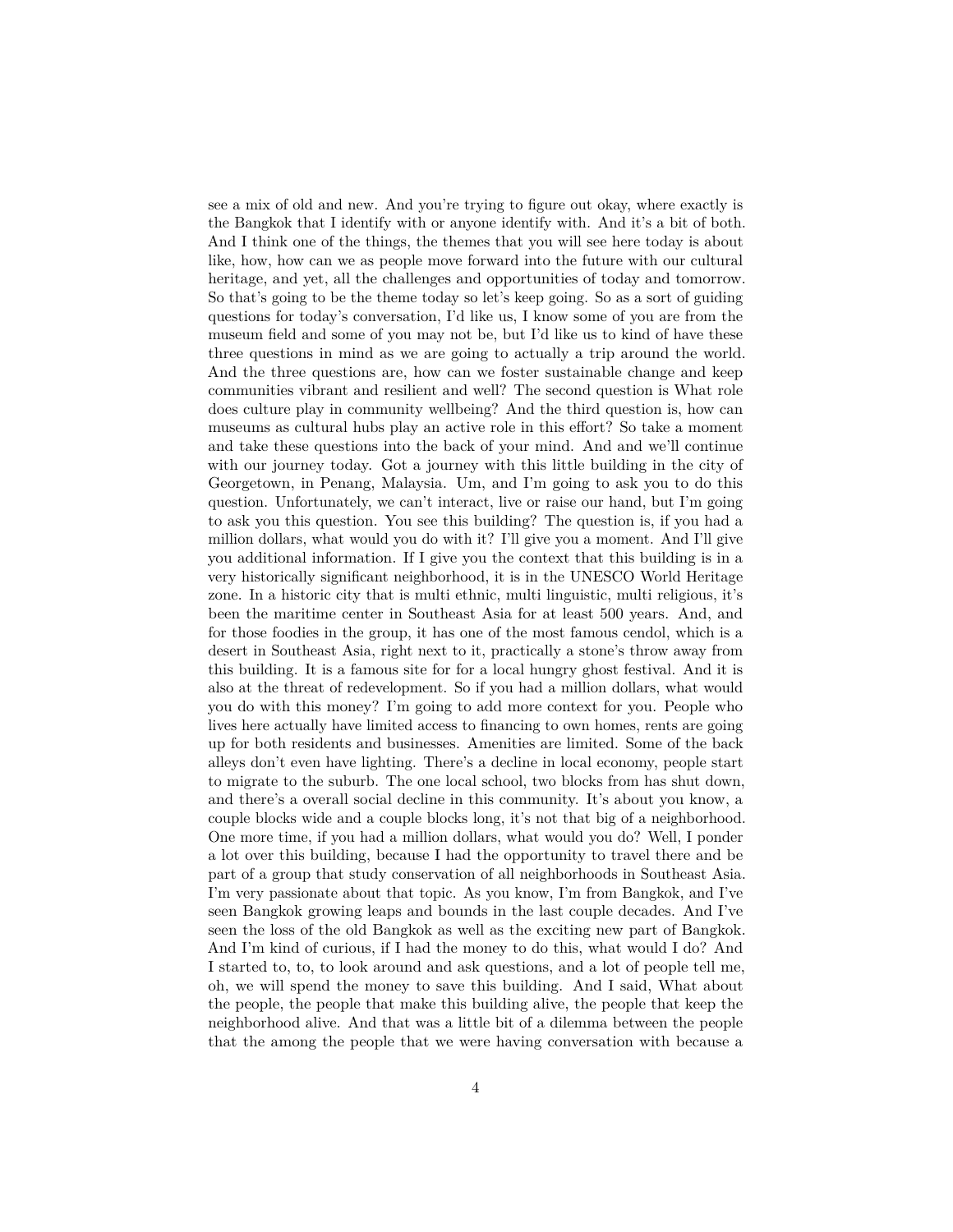lot of us coming from a cultural sector, our instinct is to go for conservation objects or a bill heritage or even intangible heritage, but sometimes the people who keep that tradition or the practice to keep that those places, objects and practices alive are sort of secondary. So I thought about it. And I said, Well, how can we think about this differently? So I did some research and just for your background, I only have worked in museum for the last almost 10 years. But prior to that, I spent a lot of my time in the disaster relief work I used to work for the Red Cross, and they respond to a we were part of teams that respond to a lot of disasters. So we were really into the community resilience framework. And so I thought for a second about and I said, What if we flipped the model, we change it from a concept of heritage conservation, to cultural sustainability. It's less about keeping things as it is, but allowing things to grow, but grow in a way that change doesn't kill all the good things. How can we shift from the focus on heritage objects, intangible heritage to communities and their needs. How can we make culture something that is so part of the basic need can can culture be considered part of things that we need, like food or shelter, as opposed to something that is so far away? And how can we think about culture or heritage as something to be preserved, instead of something that evolved with us as our needs, and our communities evolve? And so there's so many things going on. And you know, we started looking at what what does it mean to bring together different disciplines, conservation, architectural conservation, anthropology, economics, have we thought about bringing economics and the principle around international development into cultural conservation. So this is becoming more of an interdisciplinary concept of conversation and action rather than something that has field specific. And when we talk about people, can we give that ownership and the power of decision making, and action taking to the people themselves, with all of us who are interested in helping be helpers, but not necessarily someone who dictate what they need to do? So with all of that, um, I kind of sketch something out. And it start with, you know, people and who they are, and where they live. Right, so as people and their context, you know, what, what are their values? What are important to them as communities? And what are the contexts around them? Whether it's human context, physical, political, economic, social environment, and definitely culture. And I asked the question, if people are fine, where they are at what happened? Well, usually external shocks happen and when I start working on this framework, it was back in 2018. And, you know, the idea of having a pandemic or kind of major racial reckoning in the United States, were not kind of things that I would imagine to be our external shock, but here we are. But when I usually what I used to talk about external shock, in this context would be a disaster, you know, what if you know, a hurricane or a tsunami blow to your community? What happened? How that how does that impact your context and your well being? or it doesn't have to be a bad or negative external shock? It could be also economic boom, you know, what if something happened really bad, that drive the economic grow your community and that start to change the dynamic of who you are and where you live? What does it mean? If we really put the agency and ability to think about what's important to the people who live in those communities, it's up to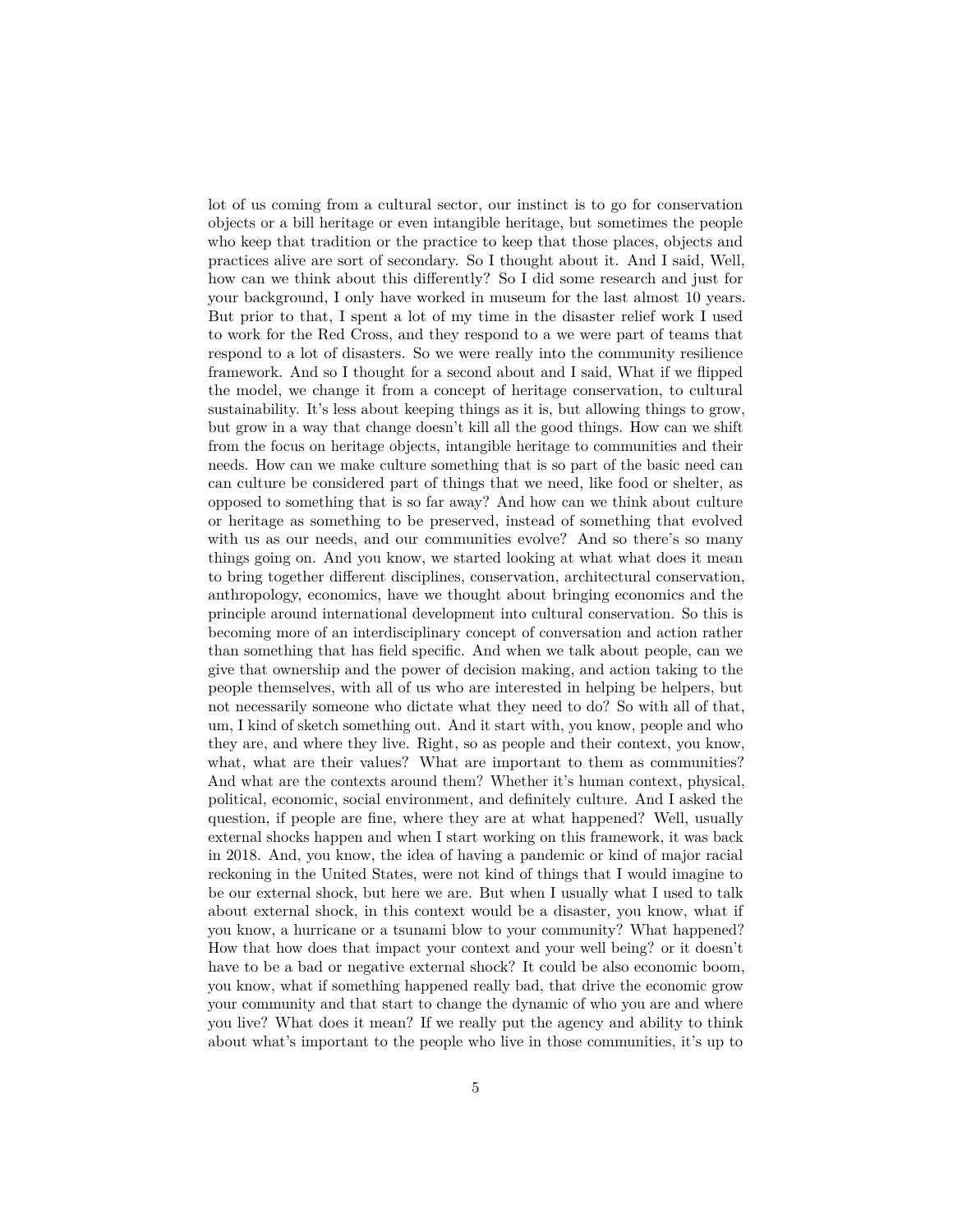them to identify what problems they're facing, what might be impacting who they are, and where they live, how well they're living. How would they prioritize what their needs are and start working towards the solutions of what what, what needs to happen, and then take action. And the end goal is, you know, to live happily, to be to make sure that you know, whatever happens, you come back to where you were in terms of well being or even improved it right. What is nice about this concept is that if people invest in their community, they, they their well being and needs are met, they will have a strong sense of identity and belonging, and become a steward a good steward of who they are, where they belong, and then they reinvest back to the communities. So in a way, in an economic term, this is basically creating incentive for people to take care of themselves. But of course, you can't do it alone. And so if you look at the same model, but from the top down with the clear well being in the center, there's also a network of stakeholders or partners in the ecosystem, to also help enable the decision making and solution within the community and museum is one of them. And today, you know, I like to kind of walk you through some of the example where museum can play that role. So I could put the model together. So we start with people, who they are and where they live. And the process of, you know, trying to regain their well being, when something happened to the community. And then that cannot happen alone. So we have a green ring in this in this diagram to show that it takes an ecosystem to make that happen. So you're like, Okay, nice picture. So prove to us it can work, Right, And we'll get there. So before we get to some of the data. The question is, if museum were to be part of this conversation, what can you musuem do and when I mentioned Museum, if not just Museum, but I think the overall cultural institution communities, including even public libraries can also be part of the conversation. And I think some of the key questions to be asked in terms of implementation would be this service to community, explicit in your Museum's vision, mission guiding principles mandate and organizational culture, being part of that green ring to support a community, really there. If it is, does the leadership of the museum, including board and management, emphasize a commitment to an investment in the service to communities? And if all of this is done, then there's some existing tools out there that can really help us. I think you're aware of the SWOT analysis, framework strengths, weakness, opportunities, and threats. We use that all the time in both the business sector and also in nonprofit sector and we can apply that same tool in this conversation. You know, how can we use service to community as part of, of the SWOT analysis? What can you or museums uniquely do to contribute to help address the needs and challenges of community? Where and with whom in the ecosystem can you work with museum cannot work alone? But how can who can we partner with to make that happen? And last, but not least, I think this framework doesn't take away from the importance of collections and research. But the question is, what can we do more? How can we bring balance between the objects and for whom they are, so that what we do become relevant to the community we would like to serve? So I've talked a lot and you know, so far, it's a lot of words on in the question is, can I prove this? You know, as a trained economist, and someone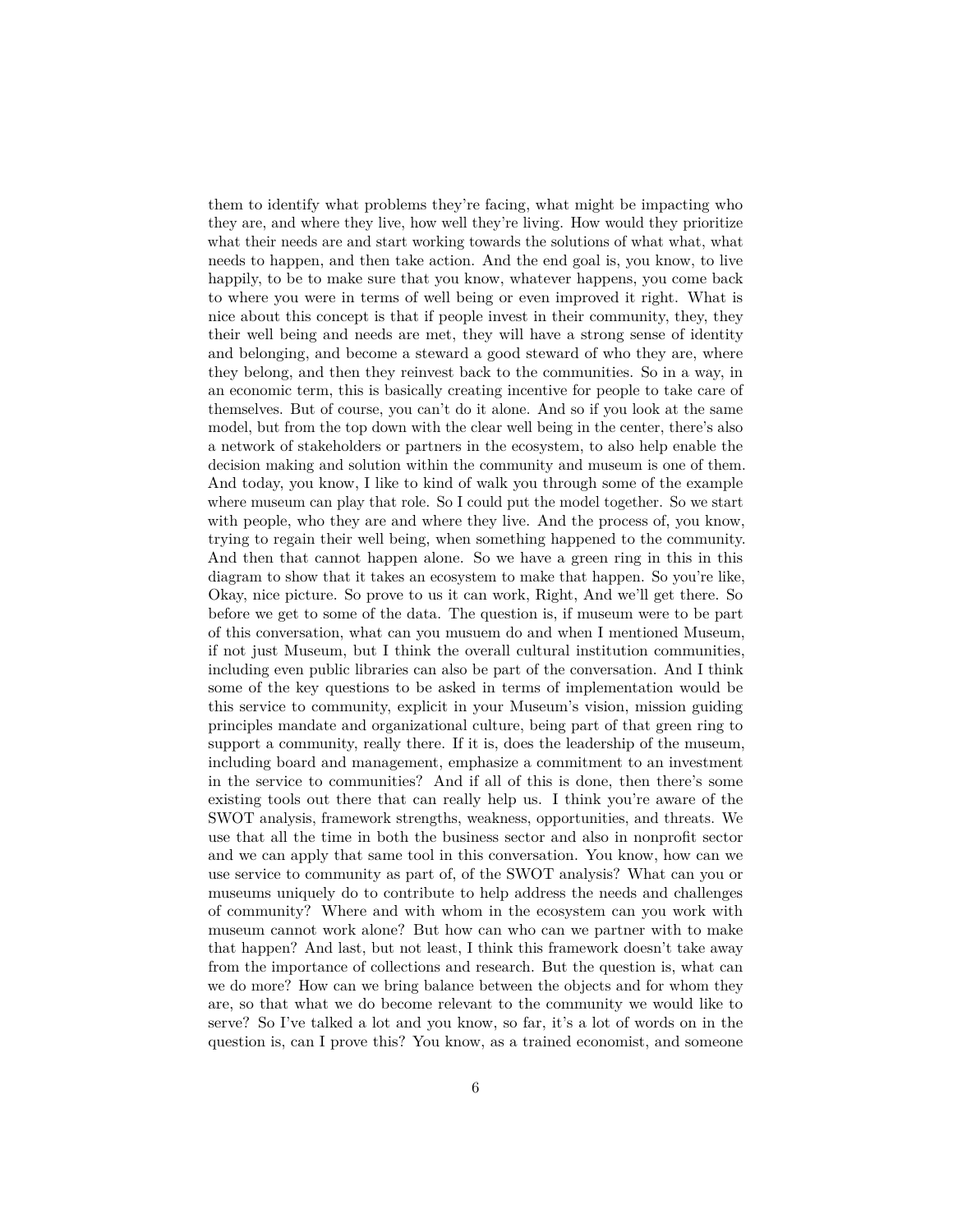who went to business school, I love data and I struggle with this, this framework, because data in the cultural sector is hard to come by. You know, if I were to anwser the question, what would you do with that \$1 million building. If data wasn't an issue, I would be running a return on investment analysis and chose something, but I don't have that information. What I have is a lot of good work that has been done by people, many people on this call, actually, that showed that it can be done. That community centric model can be adapted and can work in different contexts. You know, it just takes a vision and commitment and investment from the top down in your organization, and your partnership with everyone else in the community to make it happen, and while the process can be messy and difficult, it is all worth it. And there are four case studies I used to use in the past to talk about this and they start with Ted and his work in 1882 Foundation and other organization including the Smithsonian, an iconic mini museum that really work around Chinatown in DC at the neighborhood level. In Oakland, the Oakland Museum of California has done some great work in the city level, to really bring people in you from Oakland up into Oakland, you may have heard of their Friday events where the community has come and hang out a museum because it's their space. At the country level, I had the opportunity to work with the purple for black men cultural heritage at the Smithsonian to do a project in Bhutan where a national museum, a national level Museum, the Royal textile Academy of Bhutan worked in an interesting way where they aligned their public program education strategy to the country's social and economic development plan. So that's an interesting one where we are trying to figure out how to use culture to be part of STEM and career development pathway for students. And last but not least, this model also could work from an example from the museum and mainstream programs done by the Smithsonian Institution traveling exhibit, exhibition service or site that shows that, you know, across the rural communities in the United States for the last 25 years, site partners with state humanities councils to actually deliver content to the rural communities and activate conversation and action in those communities using something that could fit this model. But today, I like to show you something actually that I'm really excited about, where instead of going back and look through time and see one example my fit this model, there is a project in Thailand right now that adopt this model, and said, let's figure out how to design a project with community and for the community using this model for for their own well being. So it's the first time that we actually pick the model and actually decide something and building it as we go. And the work is a work in progress. So I might not have all the information to share with you. I think we have enough to kind of show what exciting thing is happening. So if you would like to join me, I'd like to invite you to probably Thailand for a few minutes. Um, and I don't know if any of you have been to Thailand, you might have been to Bangkok, you might have heard of big city like Shin Mei in the north of Phuket in the south. But today, we're going to go to the Mae Chaem district. So it's in the province of Chiang Mai in the north of Thailand. And you can see in the map there, it's the shaded gray area, it is next to the tallest mountain in Thailand. And it's in the north. And so let me show you what it looks like. Um, that area is known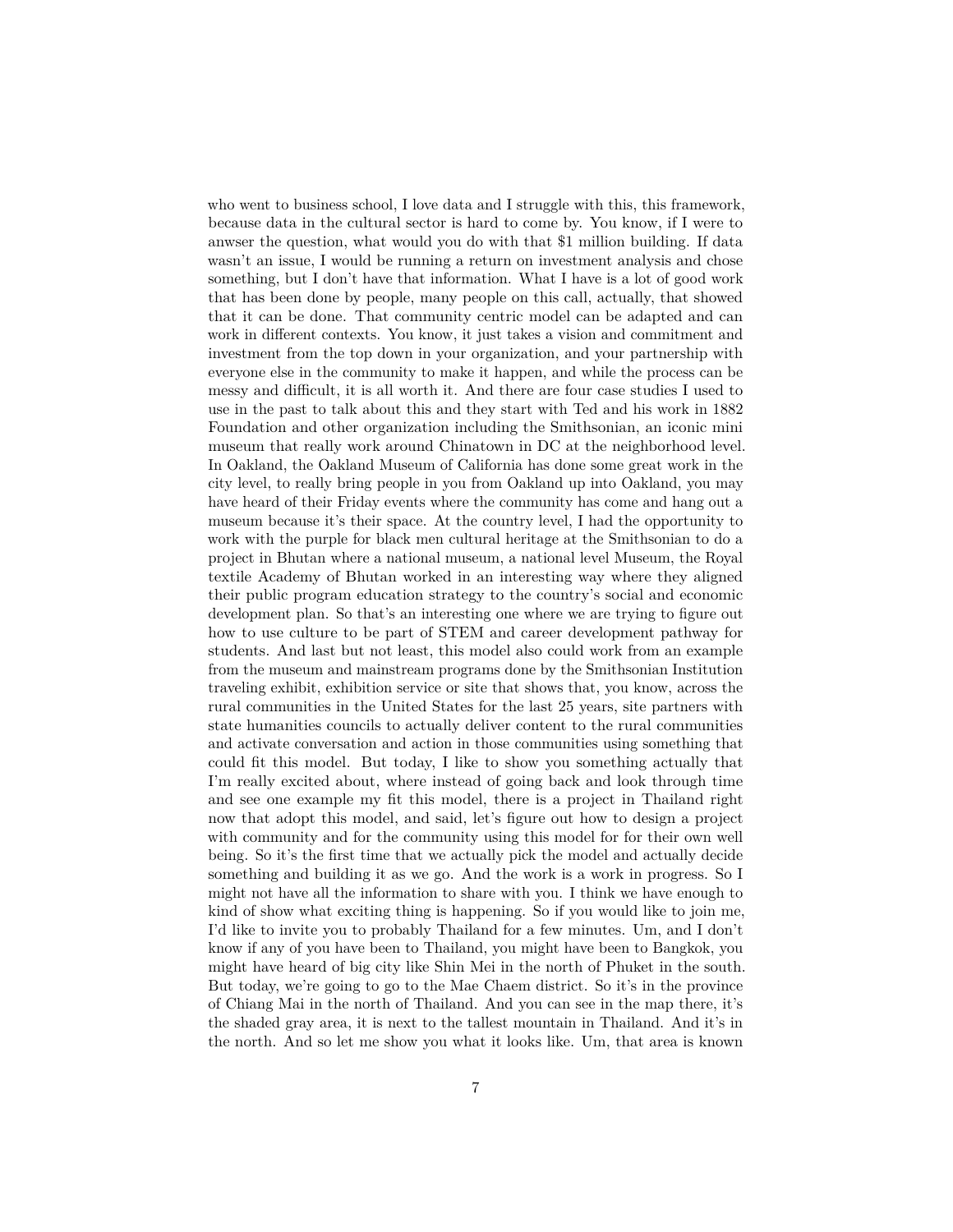for the beautiful fog. So a lot of people travel their just to see to seea of fog either at dawn or dusk. And people camp out and it's really beautiful. You can see this photo. Unfortunately, it's also known for smog. And the picture that I'm showing you right now it might look like it was our focus, but that's not out of focus is just the haze from this smog. And that haze

# Teng Chamchumrus 34:22

due to slash and burn farming practice. And unfortunately, that's the way to do agriculture. There are many reasons One of which is that the land is pretty arid, and doesn't have a lot of fertilization. And so sometimes the easiest way to grow food is to cut down the tree and grow. Unfortunately, that also require burning of the topsoil and you end up with the smog. And where does the smog go? It actually goes into the valley where the city of Chiang Mai is in that not only caused environmental harm, but it's also causes some tension between those in the valley and those up in the mountains. There's a lot of up to read upon online. I don't have statistics to show you, unfortunately, there's no collection of data at that level. But that's a lot of articles to be read about you, Coco matcham. And you'll see stories about a lot of inequity issues and environmental injustice that are happening in that area. Though, also want to show you this, um, this is a typical road in the area, imagine that you live in this mountain, and this is how you have to get to work school, goes, go get food grocery shopping. Um, that's, that's your commute. And for the little kids here, and this photo goes to school, it means you actually have to leave home and be in a boarding school, even at a young age. Well, I don't want to keep us on these green photos, because in fact, Mae Chaem is actually a vibrant place, all with festival, and peoples and peoples in plural because there are at least seven or eight ethnic groups who live there. And they all have rich culture, and craft practices. And even the young people in the middle picture, if you didn't know that that picture was taken Thailand, you might have thought that this might have been from any city in the United States. So So what does it all add up to. So I'll let you take a moment to kind of take in what Mae Chem is like as a place. I can't see you so I don't know what your reaction is. But when I see this picture, I'm like, Huh, this is interesting. It's a Place where one photo cannot describe it in justice, and that I think my collage here doesn't even tell the full story of a little place in northern Thailand. So I don't know if I'm so worried is on the call today. I know it's 430 over there in the morning, but she is the woman with the black Garment in the bottom left of the slide. She made she is the director of the Chaem Mae city art and Cultural Center in the city of Chiang Mai down in the valley. And she made this observation to me. I met her in Malaysia so that's the first building you saw on this trip that we're taking together. And she made a comment to me that, you know, for whatever is lacking in Mae Chaem if we see those things, either economic, whether there are economic, social, or environmental deficits. They're outweighed by culture assets, that I can measure this I work here long enough to know that you can quantified it. The asset is greater than the deficits. The question is how do we unlock the cultural asset and make the playing field more equal between those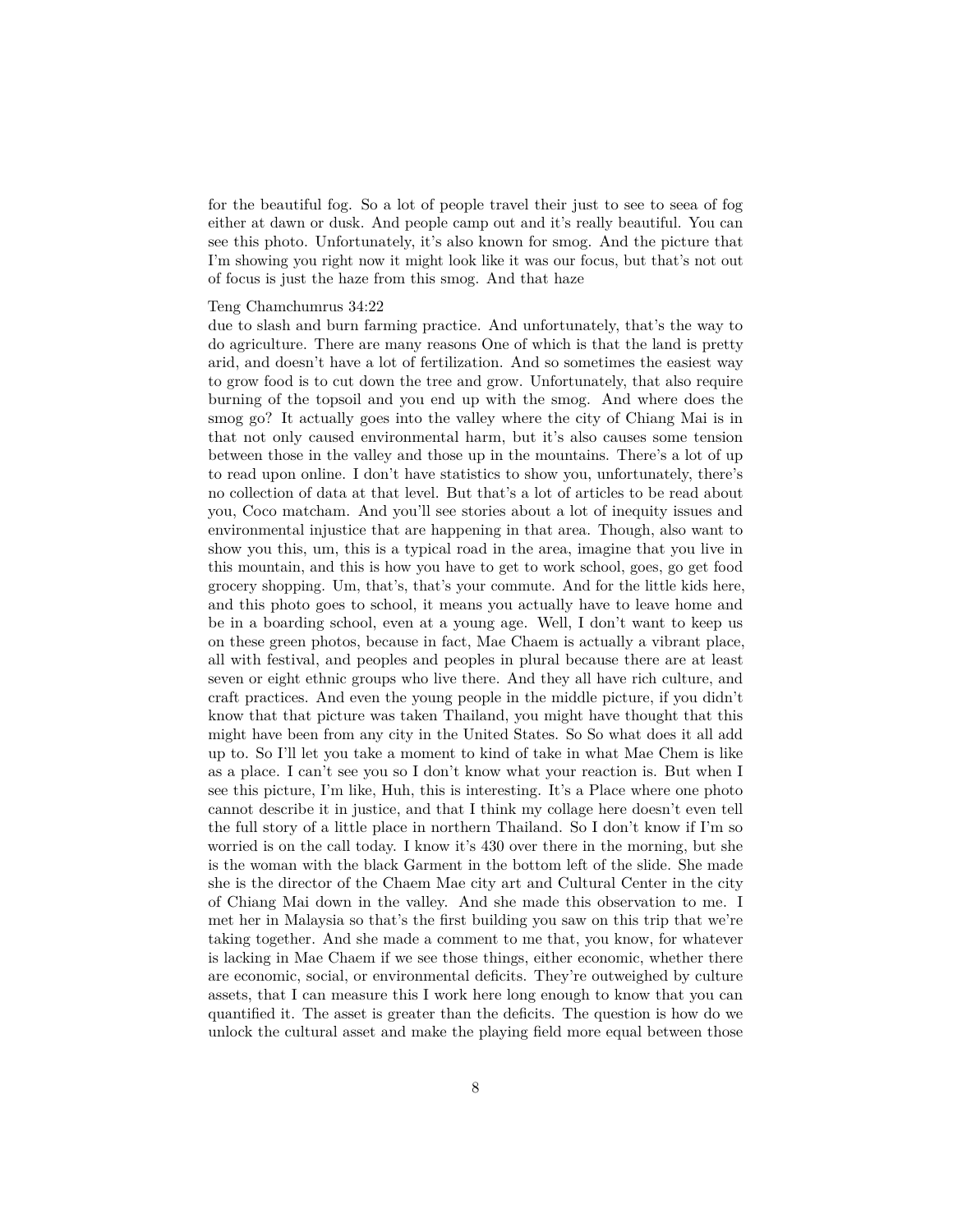who live up in the mountains with less access to education and other modern, modern infrastructure, to the people who live in the valley with good schools and good career opportunities and good economic opportunities? So we decided that let's, let's ask the people, there are people who actually left their villages when not to get a vacation, make a career and then come back.

# Teng Chamchumrus 39:20

And we asked them this question. What is success and happiness to you? So I'm about to walk you through the story of the project is happening. And I'm going to remind us that you know, we have the model we tried to use for this. So on the right corner of the slide and the following slide, you'll see that I call out a different part of the model. But we are starting with the orange part, which is the tip which is the well being part and at the micro level wee want to know what what the intention of people are what makes him happy? So we ask the question, what, what is success and happiness to you? And these are some of the responses that we got. I'm not gonna read them all, I'll let you read them. I'll let you reflect on them a little bit on but I'm going to just read one of them, which is the first one on the left. And the answer was, let me start with happiness. First happiness is to do with what I like. Second is to be with loved ones. In Mae Chaem, I do what I like, and I am with my mom. So I'm a native speaker, the Thai language, but my translation skill is not that great. So it might have lost some sentiment when I translated these, but I hope you kind of get the feel of how important it is for how important this identity and sense of belonging really matters for the people that I they share that thought with us. Also, interestingly, the question was, what is success and happiness to you? None of them remember to answer the question on success, they kind of started with it or not at all. But then everyone talked about happiness. So I thought that was an interesting take as well from from what they did not say. So at the micro level, people actually want to be here. And their well being and their happiness in the community is so important to them. So So keep that in the back of your mind. Plus the flip the other side of this is a more of a macro level. So take a step away a little bit from the village, as I show you. And we're now looking at Thailand's socio economic development plan. It's called Thailand 4.0. And for those of you who don't know much about Thailand, so, you know, we started off as agriculture based country, and then we move into light industry, and then heavy industry. And then, so those are the version one, version two, version three, and now we move into version four. And the question is, you know, in the next 20 30 years, when we get version four, when Thailand becomes a place of creativity, innovation, you know, what, what, what is Thailand? Like, you know, what does it what is like to have smart industries, smart city and smart people? Right. So, in the backdrop, while we're hearing from from people who live in a small place, talking about their hopes and dreams, and what is important to them, we're also listening to the big economic and social development context of the bigger place that this was small place fit under. So with those two ends of the spectrum, with the micro and the macro, we start asking the question, okay, so that the intended future of people at their individual level is to be with their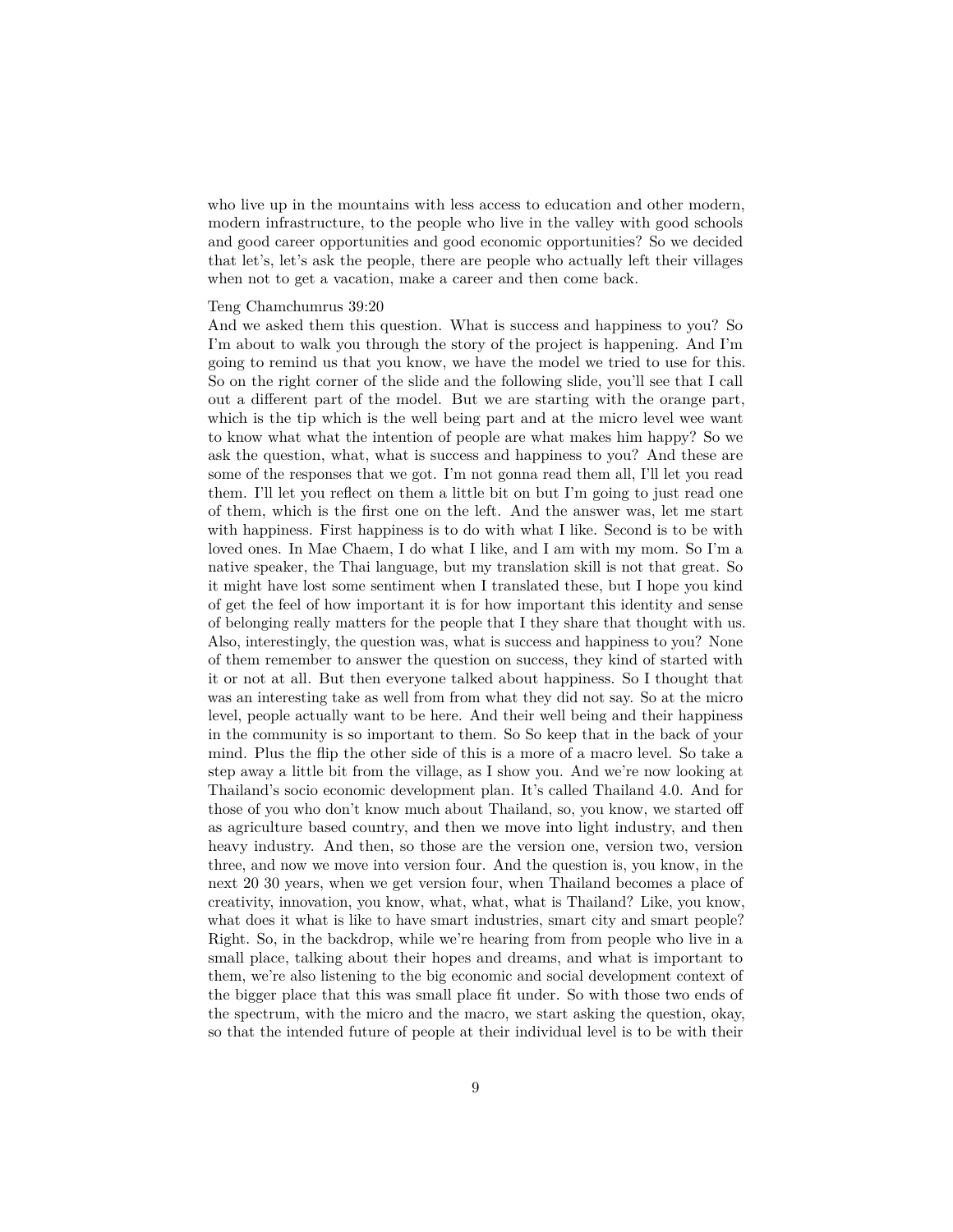loved ones, and do what they can do as proud people. And at the macro level, the country wants you to, you know, to be part of the smart economy, how do we get there? We are now getting that the gray area that you know, get from Mae Chaem unless you learn from those little photos to where people intended to be. And now the process of getting from here to there, what does it look like? So a few of us ask this question. And a few of us here include on

## Teng Chamchumrus 43:57

three groups of people. One is the Chiang Mai, City, art and cultural center. One is a project called contai 4.0. contai means type people. So this is sort of the human capital aspect of what it means to develop people for the nation. And it's a national research program, out of Chiang Mai University, which is one of the top universities in Thailand. And the large local you see the SW is a network of education institutions in Thailand is is a is a network of university trained teachers trained educators. They also have lab schools, where, you know, new, new innovation in education, curriculum development, professional development happen. I happen to have gone to one of those schools as a child on my mom taught there and my parents both graduate from this system. So so I know the system quite Well, and and one of the school, the left school is actually in the match m community, and is there to serve indigenous children who were in boarding school that you saw earlier. So they got together and they asked the question. Okay, so we have students at a young age. We want them to grow and love Mae Chaem, like the adults are today, we also need to get them ready for the future of the country as the economic development plan. So how do we engage and equip them to explore thing can thrive in this changing world, impressing them with a sense of commitment to an ownership of their community, and then take action to invest in their shared future?

# Teng Chamchumrus 45:53

So in a more technical museum based question, one of our key partner is the museum City Museum. How can you see a massive civic and gathering place and, you know, a place of education practices help unlock the cultural asset and contribute to hotel development that will feed to the first question that we asked. And this is where I'm COVID it just causing us a lot of trouble. So I'm, I have been I'm grateful to have been identified to help and be part of this project, under Fulbright specialist program, and COVID put a stop to it. So um, I didn't get to go and and this was decided to be a project back last late last spring, it was supposed to tie to school year over there. So the kids have time to you know, do some project that is museum babes, it will be some oral history project for those museum educators on the call today, we'll do a lot of Project Zero work. And we'll see thing when there and all those things. And we were going to build a program from scratch and COVID happened. And I said, Okay, I can't go. Well, one thing that I learned from this is when you are invited in, and the community actually embrace whatever they want to do, you're just a guest, and you don't need to be there for them to want to do their thing. So in the last many months, the project team actually formed and start to engage kids. And you see pictures from them visiting museums, and then the city of Chiang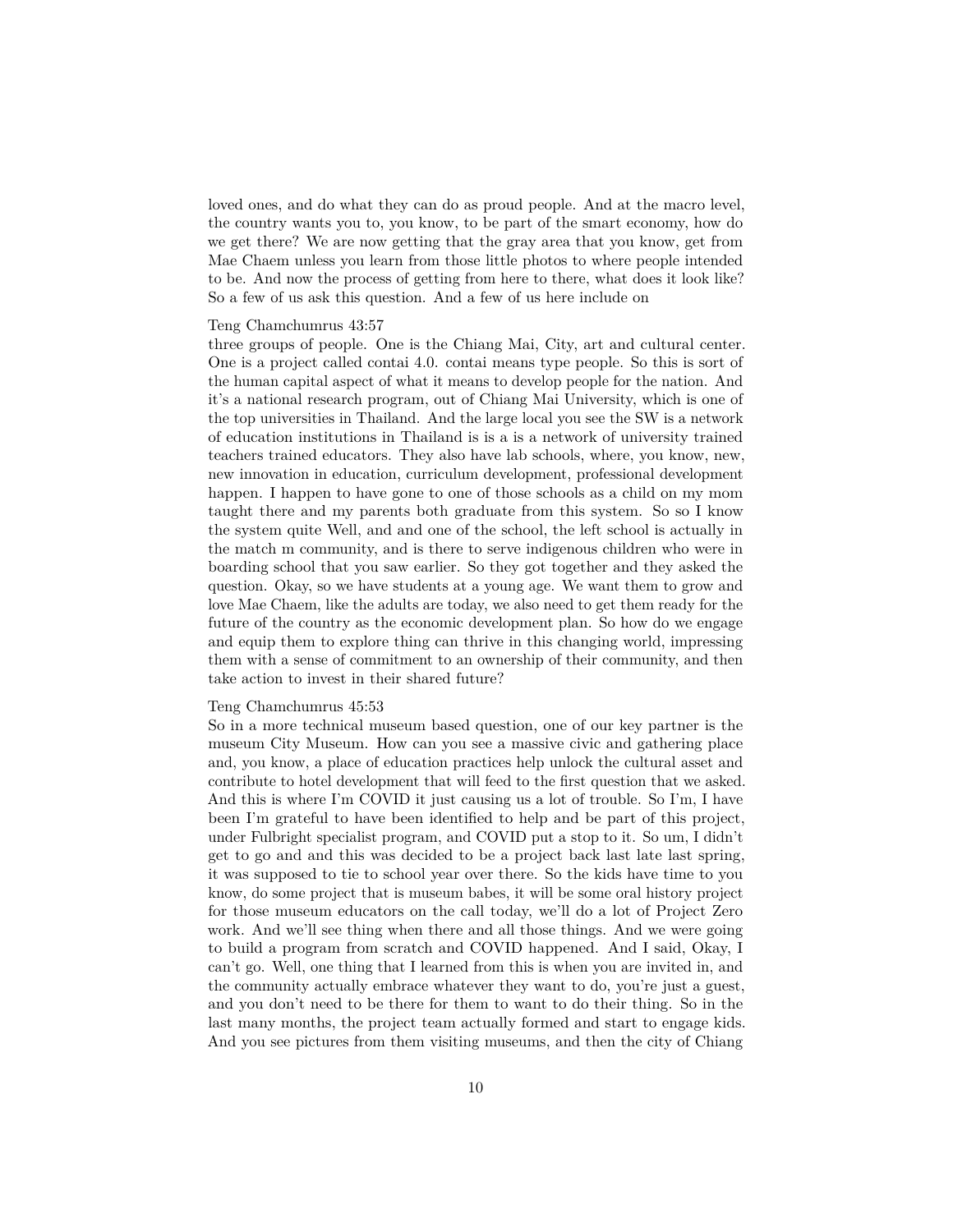Mai during the Design Week. Talking to curators and other practitioner getting inspired by objects and learning different ways of learning. They came back to the school and they start to kind of practice you know, storytelling, oral history, how do you collect stories? How do you retell story? How do you use your voice to tell a story about who you are and where you live. So these photos on the right side is basically I think, the prep session before they go off on their summer vacation, which started in in March in Thailand and that's how the school year work. So they're all actually leaving their boarding school when they're going back to their villages, and they're going to start collecting stories. And hopefully, when they get back, there will be an exhibition about them. And the story they want to share and exhibition will be in the city, interestingly enough, to share the story and the beautiful things that happen up in the mountain. And then they will travel this exhibition back to their school so that they can also celebrate their story with their community. So unfortunately, I don't have more photos to share with you is happening the kids are at home. But you know this work, as I said, is part of the ecosystem. So what is that green ring in in the model look like? Let's start with the museum and the research project. So the Chiang Mai City Art and cultural center and contai 4.0 project. Both are backed up by their own organization. So the museum is part of the municipality government and the research project is part of the economics department of Chiang Mai university, the school, the school is actually one of the few school we want to pilot the project. But because of COVID, we kind of have to scale it down. So it's only one school for now. And it's supported by also the university. And just a fun fact for for those of us who might be interested in math on this call, the logo of the school University, that little graph there is it an exponential graph. And it's y to e to the power of x. And what it means is that, as a human being, you start you can start lower, but you never start at zero, you start above zero, and all you can do is grow. So I thought it's kind of fitting that our school partner has that that vision in mind.

### Teng Chamchurus 50:54

Obviously, you will have support from Fulbright, and also the US Embassy in Bangkok. Both of both organization provided funding for this project. Last but not least, the project team is actually made up of people from from the Mae Chaem community, and I'll show introduce you to them in a minute. But without them, we will not be able to get in and do the work. And those are some of the meetings that happened throughout the last year when travel was feasible within Thailand. Obviously, I'm sitting here talking to you and looking at this from Rockville, Maryland. So it's it's kind of amazing to just know that it's happening. But the last part of the model is, you know, I just don't want us to forget that this whole journey is about employing a model. And the last type of model is that it recapped. We recapitalize people's sense of identity and belonging back to the community. And this is a part of recapitalisation. If you remember the bubbles, the quotes that I showed you in a couple slides ago on people shared them share with us their their, their hopes and dreams and what happiness mean to them. Either. We'd have everyone from artists to small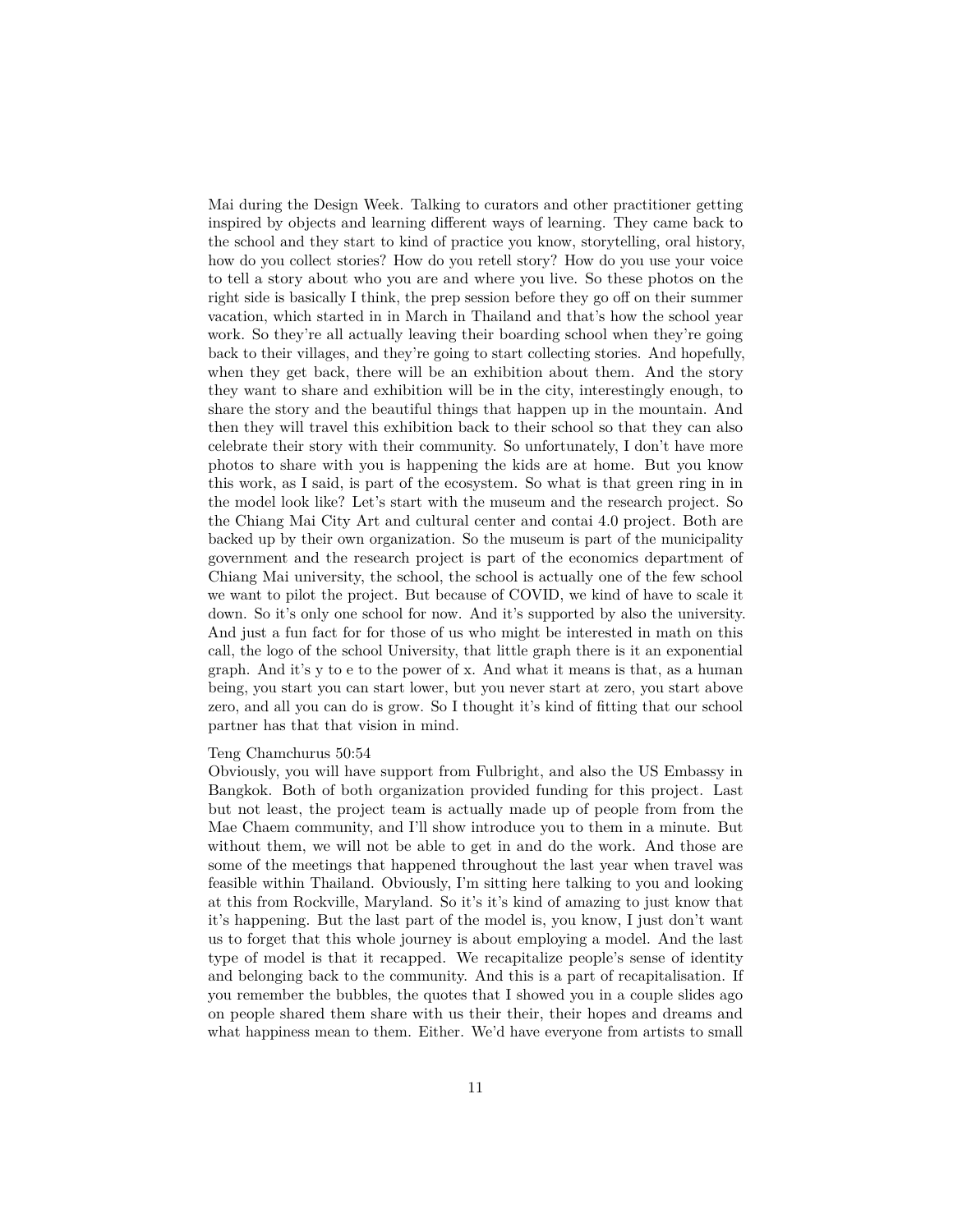business owner to a pharmacist who was now running her own business back into community. Um, so I just want to put faces to the voices. These are the two teachers that are telling us why they chose to teach here and not elsewhere. And where where they stick with this. For the schools in this community where resources might be hard to come by, why is it important to for them to be here. And the last two the one gentleman with coffee beans, he actually owns a, he's a social entrepreneur, he's from one of the communities in the mountain. He runs a Fairtrade coffee business now and bring economic growth into the community. And then the gentleman in the red shirt in the center of the last photo is the project director who actually has a doctoral degree in education. But he's also from the community and he agreed to serve as a project director so he can relate to the kids and the teachers and the community directly on behalf of us. So these people want to be here, and they are helping us figure out how to get from students and youth from where they are today and unlock the cultural asset that they have today so that they can get to the intended future of, you know, how can you be happy in the world that is changing? To sum it up in a easy to follow diagram of the model, it looks like this. I'm not going to read through it, but it's just to show that off the slides we went through and the picture that we've seen actually before that the model could work and it's being worked on right now. So we started with these three questions. I don't know where you are. I would love to hear where you are with them. I know it's a different take on what museums usually do or could do. But it does Take away from what you already do and are doing. But it just asked the question a little differently and say, we could do something a little different to. So I'll leave you with this one last thought from James Shelton the third. He asked this question, I thought it's so fitting, he said, what are we willing to do to change the system to scale and give people what they need in order to thrive and solve their problems? Hopefully, we can continue this conversation or work together or share knowledge on if you like, the paper that I published was in on this link, I can drop the link on the zoom chat later as well if you're interested. And let's keep in touch. With that, I think I'm right on time. So I'm gonna turn the floor back to Hongyan? Yeah, thank you very much.

### Hongyan Yang 56:00

Thank you very much, Teng. Now, I will turn the table to her Herb Tam. THE MODERATOR Herb is the curator and director of exhibitions at the museum chase in America, MOCA, Herb will lead a roundtable discussion following Teng's talk.

#### Herb Tam 56:21

Thank you Hongyan and also thank you Ted Gong for, you know, bringing us together here today, not just today, but for many years now. And, you know, the really important conversation we're having today about the role of museums in communities that we serve. And I think Teng's presentation, which is really beautiful, I think that there's a lot to think about and a lot to talk about. So I just want to get right into it with a discussion, but first, some business and some introductions. And I want to start with introductions of my fellow panelists and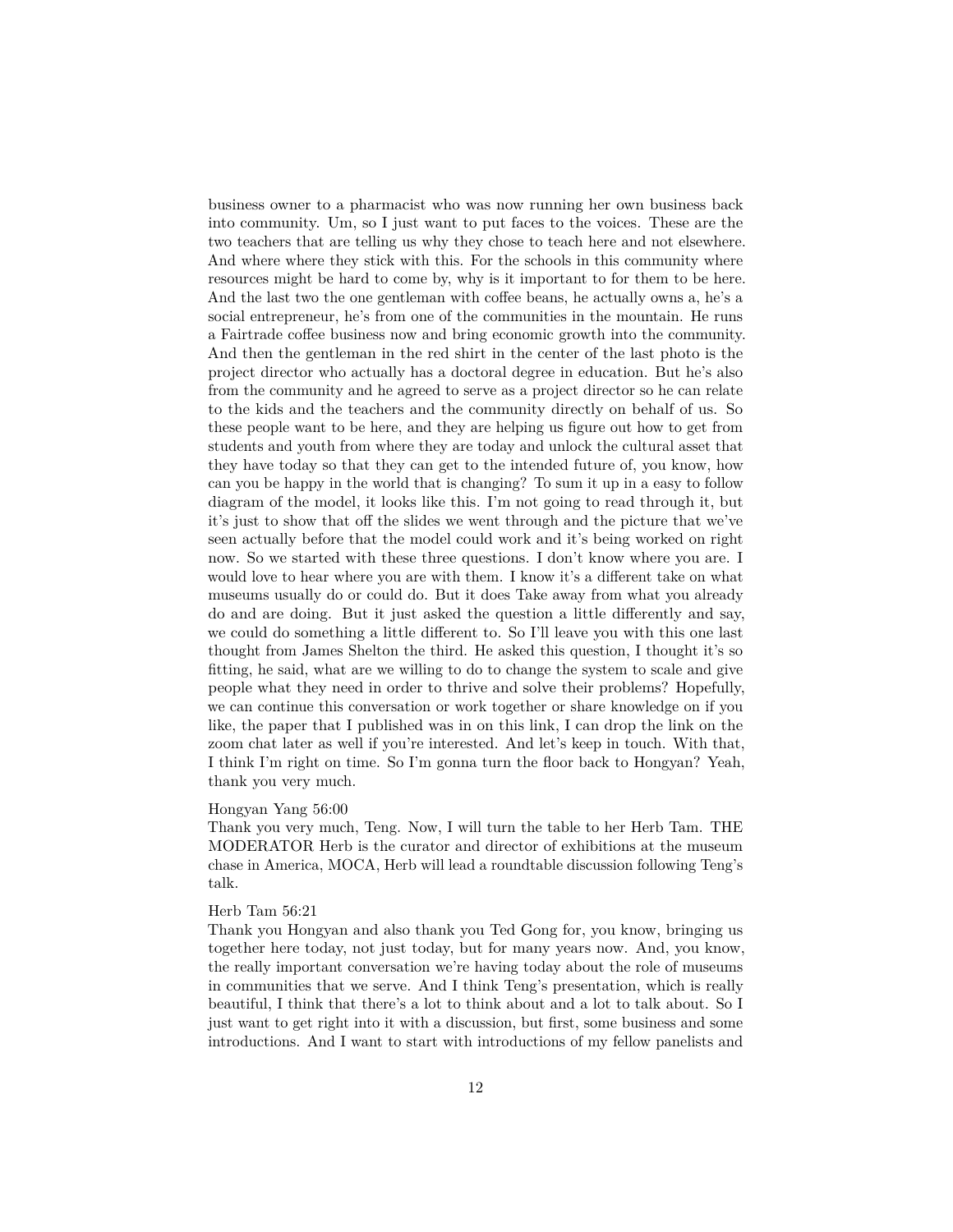then allow them to introduce the work that they're doing in their organizations. So when I introduce you, if you can sort of Raise your hands, give a wave so that people know who you are, that'd be great. So Nancy Maasbach president of the museum, where I work Museum of Chinese in America in New York. Cybelle Jones, the chief executive officer of the Society for experimental graphic design, Rochelle Shumard, manager of public programs at Chinese American Museum in Los Angeles. And Michael Truong, Executive Director, also of Chinese American Museum in Los Angeles. And last but not least, Jack Tchen, Professor and Chair of public history and humanities at Rutgers University and co founder of The New York chinatown History Project, which later became MOCA. So we're gonna have each of the panelists to is to spend two or three minutes talking about their organization, their organizations work, and then, at the end of that, we'll have many questions for all of you. And go through those questions, and then open it up to audience questions after that, so should be really lively discussion. I'm looking forward to it. So first, let's turn it over to Nancy Yao Maasbach for to talk about MOCA.

## Nancy Yao Maasbach 58:45

Thanks Herb, and Herb is my favorite curator in America. So but Ted, thank you again, for those remarks and Teng, I really enjoyed hearing about your concept framework and I cannot more wholly agree with everything that you shared and I'm thinking a lot as you're sharing, you know, what is the what is the practical tactical ways in which one can really do that more fully? So MOCA, I think many of you know us. And Jack Tchen, of course, is one of our co founders. He has the ultimate heroes label of being our favorite dumpster diver. And I think we continue in that in that vein, and we know that and he knew that it wasn't it wasn't junk in that those dumpsters but valuable things, valuable artifacts, valuable stories, valuable components of our journey. So MOCA 41 years old, many of you know we have one of the largest collections of Chinese American history as I just referred to about eight more than 85,000 items. And many of you have reached out and asked if how they're doing we've been able to retrieve and stabilize 98% of those collections, and they're over at our new site MOCA workshop. But one thing I just say and sort of give you a sense we still have people come to the museum and they look around quizzically they just wonder, like, is this the right place I'm going to, because there's still a very great sense that this should be a museum of Chinese art, or Chinese calligraphy, or a Qing Dynasty vase. And many of us all get that sort of assumption. But you know, we really are very steadfast and shine that we want to really serve as like US history in New York City. So we're reaching about 50,000 people feed the door in 2019. And in the last year of virtual programming, we've probably increased our viewership, maybe eight to 10 fold. And that being all said, still within a very modest budget of a little under \$3 million. So you know, you see, we have the space, I'm in it right now. And Herb is about to open up new exhibit on July 15, in our current exhibit space, and we can talk more about that later. But thanks to everyone for all your support, especially over the last 15 months.

Herb Tam 1:01:01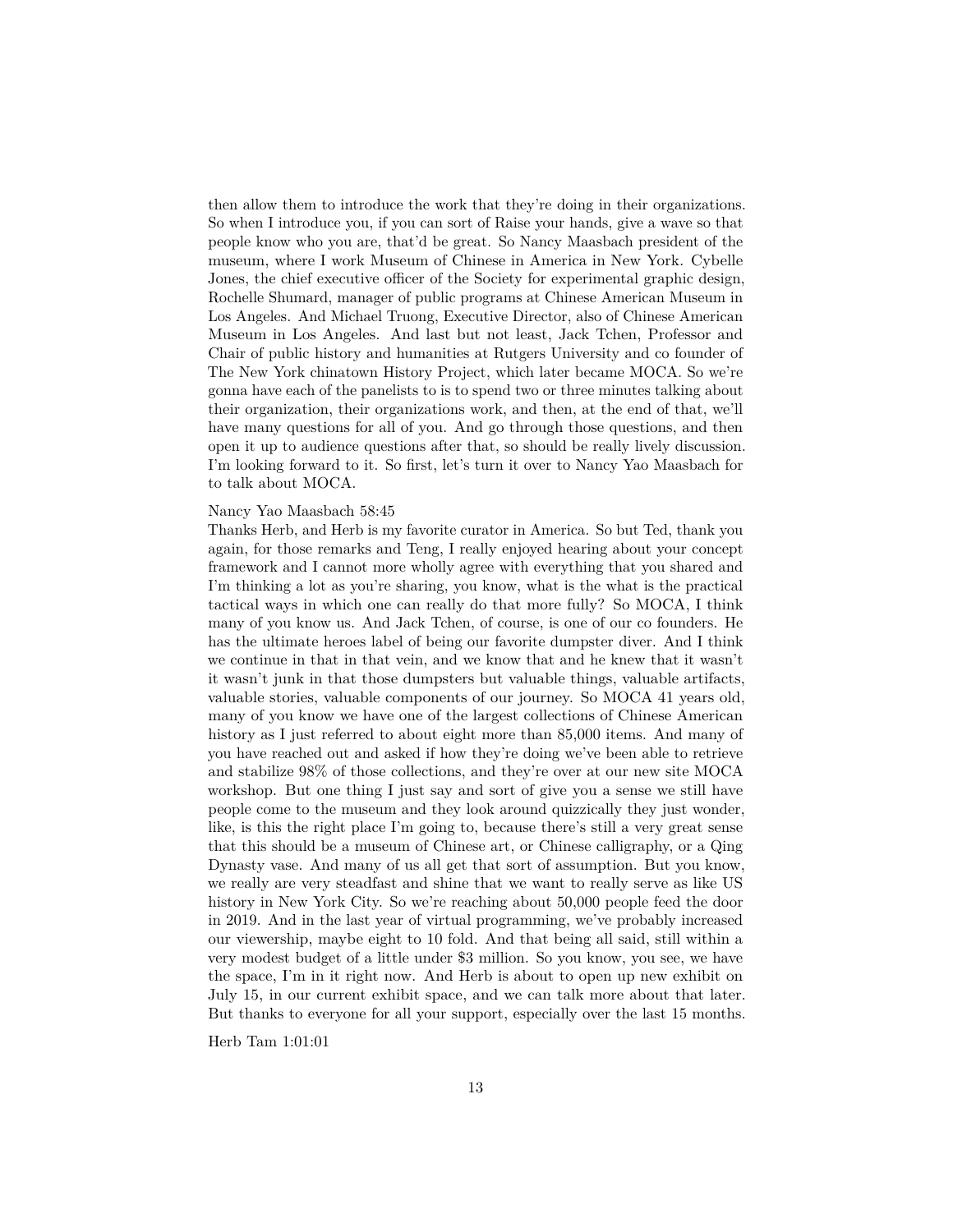Thank you, Nancy, the digital space. I yes we are getting ready to reopen July 15, excited about that. So next, turn it over to Cybelle Jones. Society for experimental graphic design, Cybelle.

### Cybelle Jones 1:01:17

Right, thank you herb. And I had the pleasure of our rehearsal getting to hear Tangs presentation. And I'm just so inspired by his work, so I'm sure the conversations will continue after today, but I am my background is I have about over 35 years of being principal, leading museum exhibition and experience design, and you know, every possible topic, but the things that I'm most passionate about are experiences around cultural heritage, social justice, and our history. And recently, just a year ago, I joined a SEGD. And I'm going to try to just quickly see if I can share my screen, which is a nonprofit organization. We are a community of interdisciplinary designers. Can everybody see that? Are you able to see the screen? Yep, yep, we can see it. Um, so we're this we're nonprofit organization. And we are interdisciplinary designers that do everything from exhibition design, graphic design, education, research, and we're all about connecting people to place. And so part of my journey has been to really take advantage of the opportunity in our methodologies and processes as experienced designers to really put people and our end users in the center. And so we do a lot of work around education, conferences, summits, we work a lot with students. And I think that what I meant most excited about with all the disruption this last year is that we have the opportunity to reinvent and that those of us that are in the practice of cultural institutions and design really can make important and compelling change. So that hopefully the next generation of don't have to face the same things and and they actually have a fair voice in how we tell history and who tells that history, and what the meaning actually is of our cultural institutions. So I'm very excited about this conversation, and happy to be a part of it.

## Herb Tam 1:03:38

Thank you, Cybelle. And next, the crew from Chinese American Museum, Rachel Shumard and Michael Truong. Can you talk about the work you're doing.

## Michael Truong 1:03:54

Everyone, as mentioned I'm Michael Truong, the executive director of the Chinese American Museum, actually the been with museum for over 14 years or so, but became the executive director about two years ago. The Chinese American Museum is located in downtown Los Angeles. And as Teng was talking about importance of community and sustaining the history and the culture there. The Chinese American Museum is located in the garden near a building that was constructed in 1890, and is one of the last remaining buildings of historic Chinatown. So we think about the Chinatown of Los Angeles we think about Chinatown about four or five blocks away from here, but the museum was purposely put into this building to really share the history and the preservation of a story that Los Angeles forget. It was the fact that the Chinese was in Los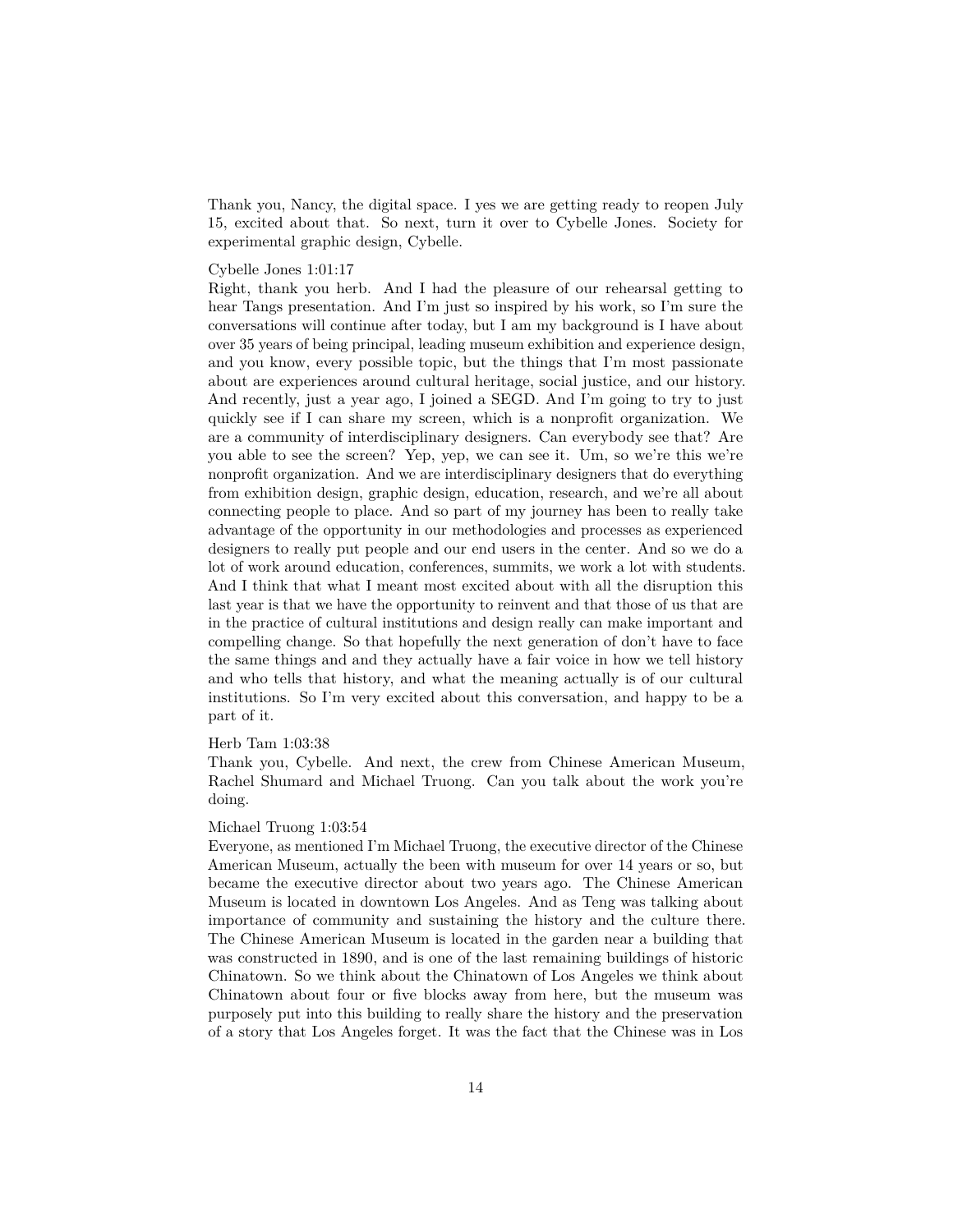Angeles since the 1800s and beyond. So the building has always been considered to be the unofficial City Hall historic Chinatown. All had this Ca Ca or Los Angeles lodge actually had an office there. And when the museum opened 2003 it took a lot of work. You know, it was about 20 years in the making. So a nonprofit organization, the Friends of the Chinese American Museum, which I'm part of, was fundraising. And we've tried to get community support for over 20 years, we hosted our mission makers Awards Gala, to really raise funds. We continue with this gala now to get and it's one of our major fundraiser to honor those who support the Chinese American community. And before the museum open, we were celebrating Chinese America through a Latin festival, raising awareness, the fact that the Chinese Americans in his opening but the fact that when we think about the birthplace of Los Angeles we think about, a diverse location, including Chinese Americans are within this particular location. And I'm going to pass it over to my colleague Rachelle to talk about the next question.

## Rachelle Schumard 1:05:50

Yes, hello, everyone. So inside the museum, we have several permanent exhibitions and a dedicated space for temporary exhibitions. Journeys, as you see here tells the story, the history of Chinese in the United States, starting with the California Gold Rush, all the way up to present day. Our origins exibit exhibition continues the story from the formation of new Chinatown in the 1930s to the suburban neighborhoods of the st. Gabriel Valley were many Chinese immigrants began establishing homes and community in the 1980s. And Pictured here is our last temporary exhibition. Prior to the covid 19 pandemic, the red envelopes show, which featured over 200 AAPI artists from across the country to celebrate the year of the rat. Our museum serves a diverse population as we are situated in Los Angeles. In addition to exhibitions, we offer school tours and host a variety of public programming to serve and educate the community and touring. Though in person programming was not permitted over the past year, we have put efforts into staying connected with our community, we like increasing our online programming. And to learn more about us, you can find us on Facebook at Chinese American Museum on Instagram and at Camlaorg and you can go to the website it says to here.

# Herb Tam 1:07:15

Great, thank you, Rachelle and Michael. And last panelist welcome Jack Tchen from Rugters University. Jack, can you talk about what you're doing over there Rutgers.

## Jack Tchen 1:07:26

Yeah, sure. It's good to see everybody. I see a lot of names I know from museum days. And thank you 1882. And thank you also, thank you Herb very much. A lot of you know me from when I was doing mainly my work in Manhattan. But I've shifted my focus to engage with global warming questions, but also working with black and indigenous communities. I should maybe give a historical context for that. That really grounds itself in terms of the work I've done. So some of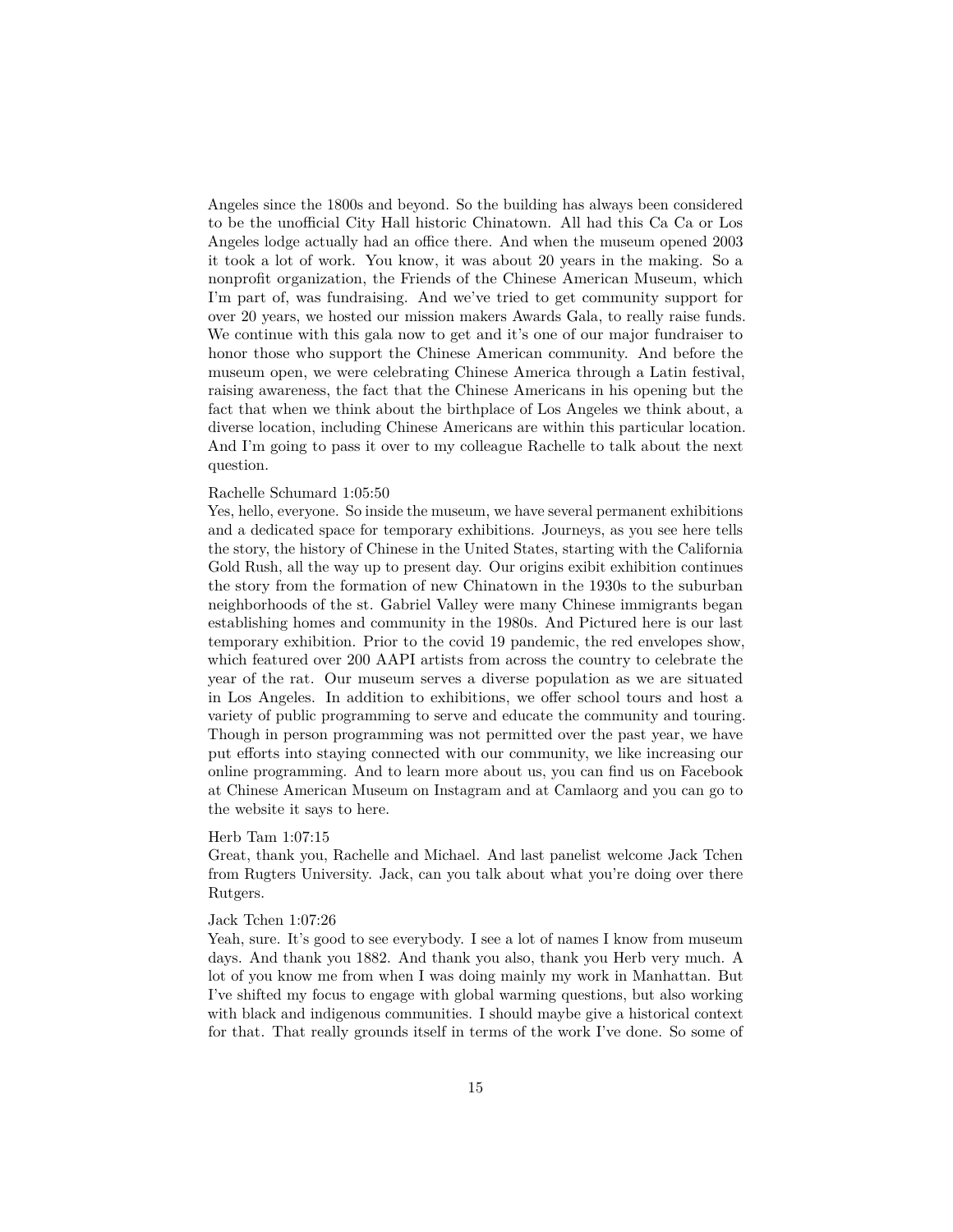you may know of the work I'd done called New York before Chinatown, and part of that work was looking at someone like George Washington, and why was he so obsessed with Chinese porcelain were in the middle of the Revolutionary War, right. And he was desperate to reach his local China amount of British non Chinese merchant who was trying to provide him with the latest settings of porcelain that would be fit the style of a gentleman. And George Washington, of course, was also a surveyor, and with the Native Americans that I work with today, the Munsee Lenape people, they actually still refer to him as a town destroyer. In other words, by surveying the areas that he did, he was actually expanding into indigenous lands. And he also, of course, was an owner of 100 more slaves. And so I tell the story of George Washington, because the founding of the nation and is embodied by him, actually brought together a set of fundamental social and justices that have to do with dispossession of the lands, that had to do with the enslavement of an indentureship of not only African and African Americans, Afro caribbeans, but also the attempted enslavement of indigenous peoples as well. And that was actually deeply linked in terms of the extraction processes of trying to not only get beaver pelts, but also find things that Asia but in particular, the China market wanted, so that it could gain access to those luxury items that were being produced in the quote unquote orient. So I bring this up really to say that in this moment, of the pandemic, but also in this moment, of, of the horrible killings that have been going on Both in terms of anti Asian violence, but also, of course, anti black violence and the many other kinds of anti other violences that have been happening over the past number of years. There's an intertwined history for that. And so with social justice questions, I think deeply interconnect Asian Americans, Chinese through the exclusion laws, but also general kind of anti Chinese racism that continues, and the social justice issues that seem to be more linked to Oh, African Americans, or this group or that group. So I kind of wanted to just say that my work right now is trying to understand these, the contemporary interconnections. And why in some ways they get in the way of dealing with global warming in the United States, especially. A lot of people blame China for not only COVID, but also why the United States is not able to get more solar panels, because they're built more cheaply in China. All of these kinds of issues are intertwined with various kinds of scapegoating, and not really taking responsibility for this nation's historical kind of climate injustices that it has. And so for me to deal with contemporary questions of global warming, but also contemporary issues of social justice, we do have to go into that deep colonial history, and really grapple with that. So for me, that gives, in some ways, an added urgency, but also an added grounding for what we're dealing with now. And how, with global warming, the the clock is ticking, in terms of how much time do we really have to deal with it. We're already in the midst of horrendous, increased huge impact events, of which COVID is actually a part in part an expression of new terms of development into quote on quote, wild areas and the chronic cross species diseases that are that are that are making us very vulnerable.

Jack Tchen 1:12:10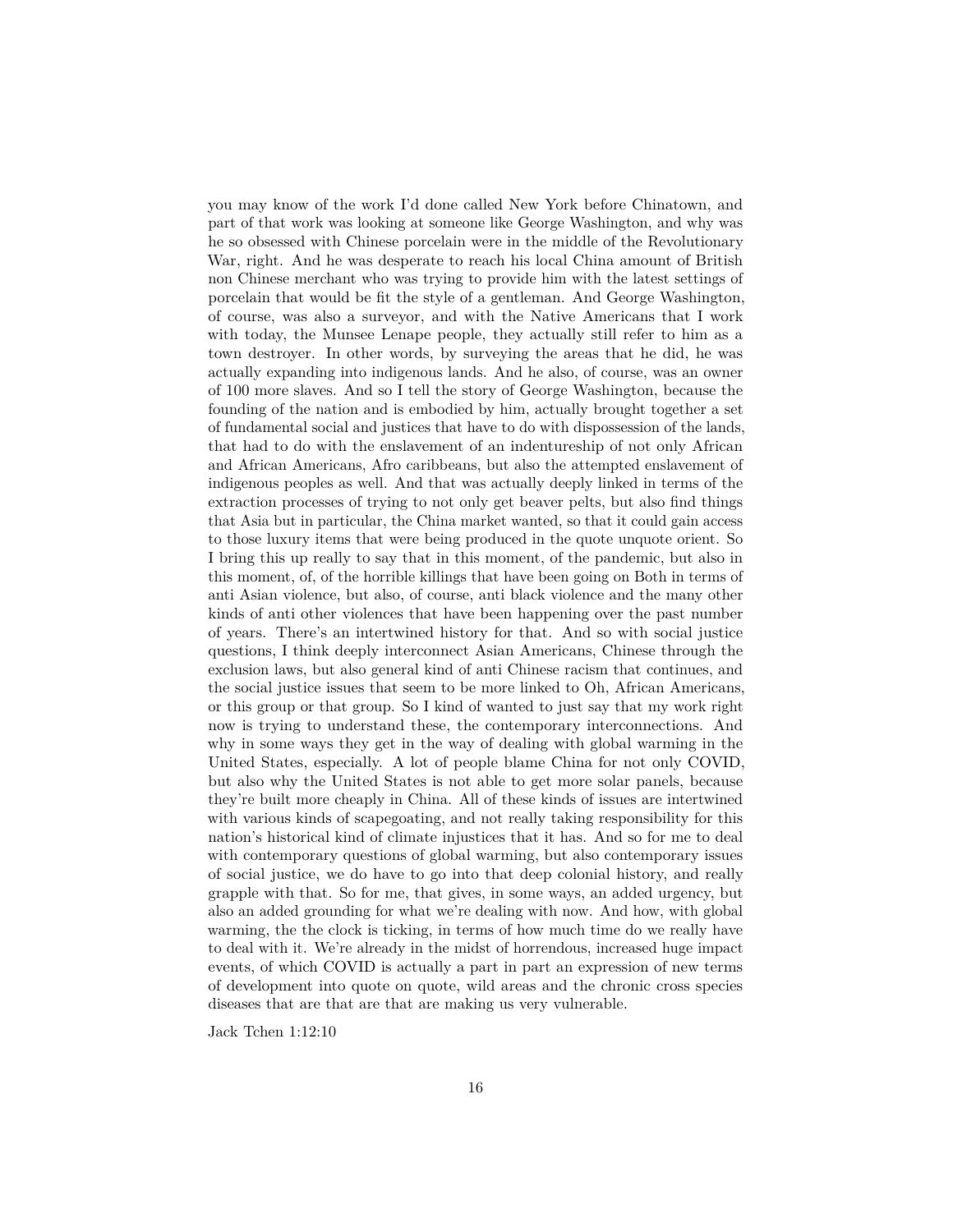So I guess I thought I would just kind of raised that 1882 part of this question, because the 1882 exclusion was not simply an isolated instance, that only had to do with Chinese, but really was linked to the dispossession, enslavement, but also leading up to the international eugenics movement of which New York was actually at the center of so this kind of systematic othering is something that is deeply ingrained in the US culture, I would say. So let me just stop there, but that's my latest work.

# Herb Tam 1:12:44

Great, thanks, Jack. And that's a good segue into, you know, sorry, a conversation about museums and the communities that museums serve. And it sort of brings me back to a theme of Teng's presentation around, you know, happiness. And certainly this moment, when we think about this moment, it's, you know, happiness is maybe a difficult word to remember may not be the first word that comes up because of what's been happening over the past year. Certainly, for museums, it's been a tough time, you know, many have been closed for a while many are still closed. And there are different expectations on museums. You know, since what happened last year, the killings of George Floyd and Ahmaud Arbery, Breonna Taylor, have brought up a lot of issues around how museums can be part of social justice, racial justice movements. And, of course, you know, all the violence that we've been mentioning, where eight Americans were targets. You know, happiness is just one word that comes to mind so easily. So I wonder if for the panelists, you know, I'm sure there's a going thing going through your mind in terms of what your organizations can do, to respond to a very complex cultural and political moment. So, you know, I wonder what has been going through your mind about, you know, what's what's possible for, for museums in the moment, and I'll just open it up and you know, if he has responses to that, you know, please chyme in.

## Nancy Yao Maasbach 1:14:45

Herb we're a polite group, you should just call on someone. Well, Nancy, you spoke up so. Please. I'll try to keep succinct. You know, I think we all struggle with the inability for maybe some perception to see the layers and the nuance in, in, in, in all groups and in all people. And, you know, we've been giving, we've had the good fortune of being able to speak to a lot of different groups, especially in the last eight weeks in particular, as many corporates, parent associations, schools, other organizations, Pfizer, you know, have really asked for us to chat with them about what we think about the current climate and questions around social justice allyship always surface. And at the same time, there is still a huge bridge to understanding and and I find that because we even have our textbooks and we haven't been able to redefine the narrative just around the first 180 years of Chinese Americanness and journey, what we're still struggling with is post 65. And, you know, I think all this data we all know very well, you know, we had an eight fold increase in Chinese American population after 1965. So, you know, we had 300,000 international students from China in 2019. We have  $80,000$  families, we chose China,  $80,000$  adoptees, and now it's a three child policy. There's so much has changed, particularly in last 40 years, but because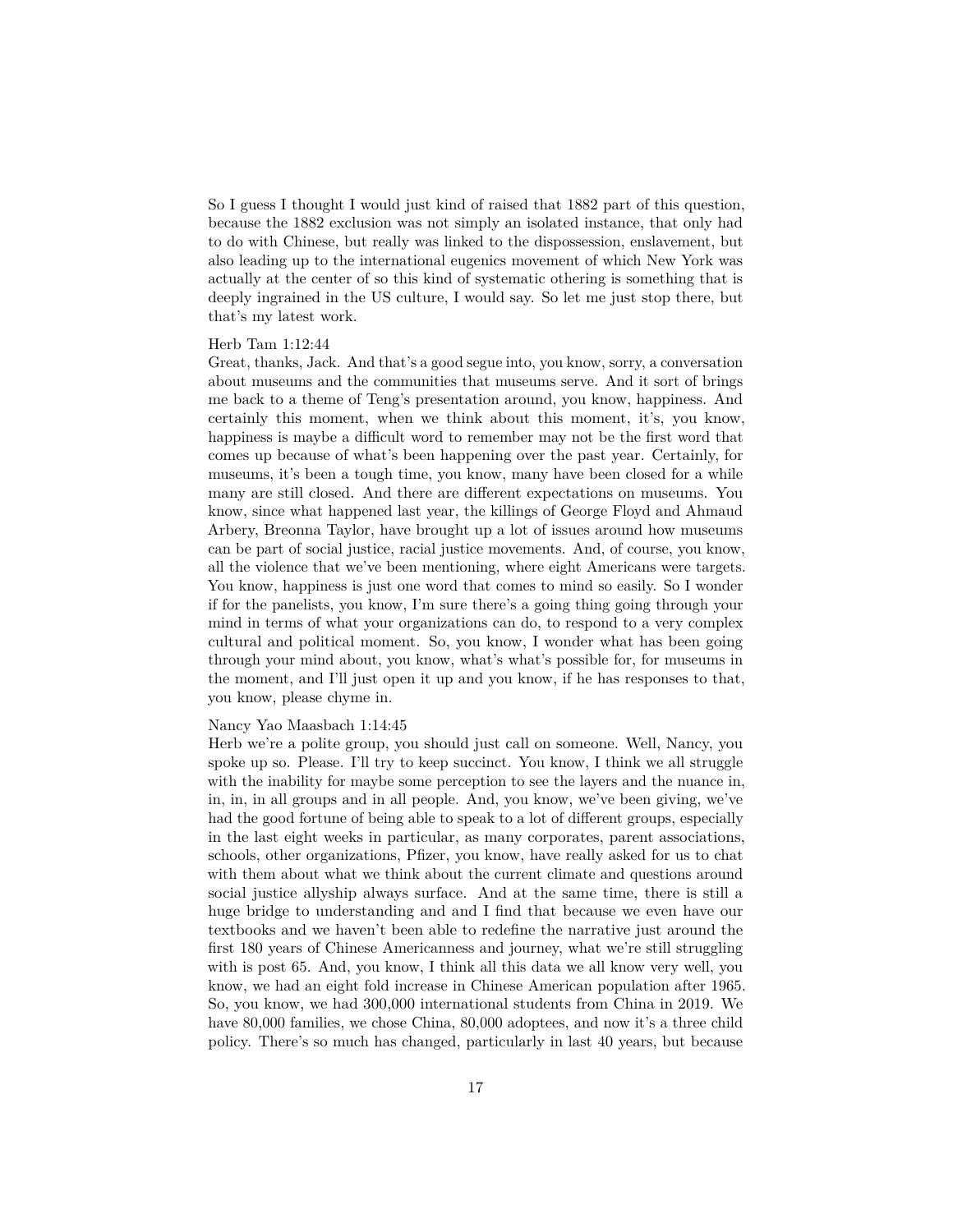we have still grappling with having people understand the the origin story, the first 100 years of first 50 years first, you know, you know, several decades, there's a there's this interesting sense of the word community I always struggle with. Because we are we're dealing with so many different communities. And in some ways, the irony for me is that when we use the word community, it's actually limiting. And it often at least in the MOCAs context, in New York City, it often refers to Chinatown. And I struggle with that because it becomes in this odd way exclusionary, and what we really want to try to make space for is for, you know, all these groups, and really to see individuals and their passion and their purpose and their journey in the space. But there's so much around what needs even happened from the from from 220 years ago, let alone the last 40 years, that we are so behind. And that's why Herb and I often talk about the rest of the team at MOCA, which still remains, you know, 12 people at this point, to the urgency around what we want to do, and like responding to the idea of museums. And in our role, I feel like you know, often people think of museums as passive organizations or institutions or structures or buildings. And there's nothing more, there's nothing more opposing to us in that view than then the not the passivity, the aggressiveness, the urgency around what we feel that we need to do. And I'm guessing how we might all feel we can not work quickly enough. And that's often how we feel. But we want to make sure that we are mission focused, and not always getting pulled by gravitational elements.

#### Michael Truong 1:18:09

Yeah, like to add to what Nancy is saying, I think about zones. I think right now, especially with everything that's going on, there's like this reflection about what museum is what we can do you know, I was the educator for quite some time pre-pandemic. And a lot of the conversation we had at the museum was, you know, we want to share our history, so it won't be repeated again. But as we've seen, what we're doing now its being repeated. So as a museum, I took pride as a staff member thinking about a museum as being an educational space. But I think with the pandemic, and everything is going on, it has been viewed more as a community space. We are not just the voice of the community, but we are there to support the community. You know, so when we talk about the Chinese back in history at the museum, we have to talk about not just what happened, but why it happened. You know, when we when we talk about 1882 we talk about Chinese Exclusion, but what led to Chinese Exclusion. You know, when we talk about Dennis Kearney, the Chinese must go that's a dangerous rhetoric, that led to exclusion, then we're talking about blaming the Japanese, for Detroit auto workers, and then we have the killing of Vincent Chin. And currently now with the pandemic, of, you know, Kung Flu and all this other dangerous rhetoric, we see that dangerous rhetoric can lead to violence, and as museums as we witness to go on, as happening, I think we have to take a more proactive approach. And think about not just part of history, but being able to current events. And I think that's something that as the Chinese American Museum and as a staff, we've been trying to figure out a narrative and how we have to support the community, the Chinese American community, but also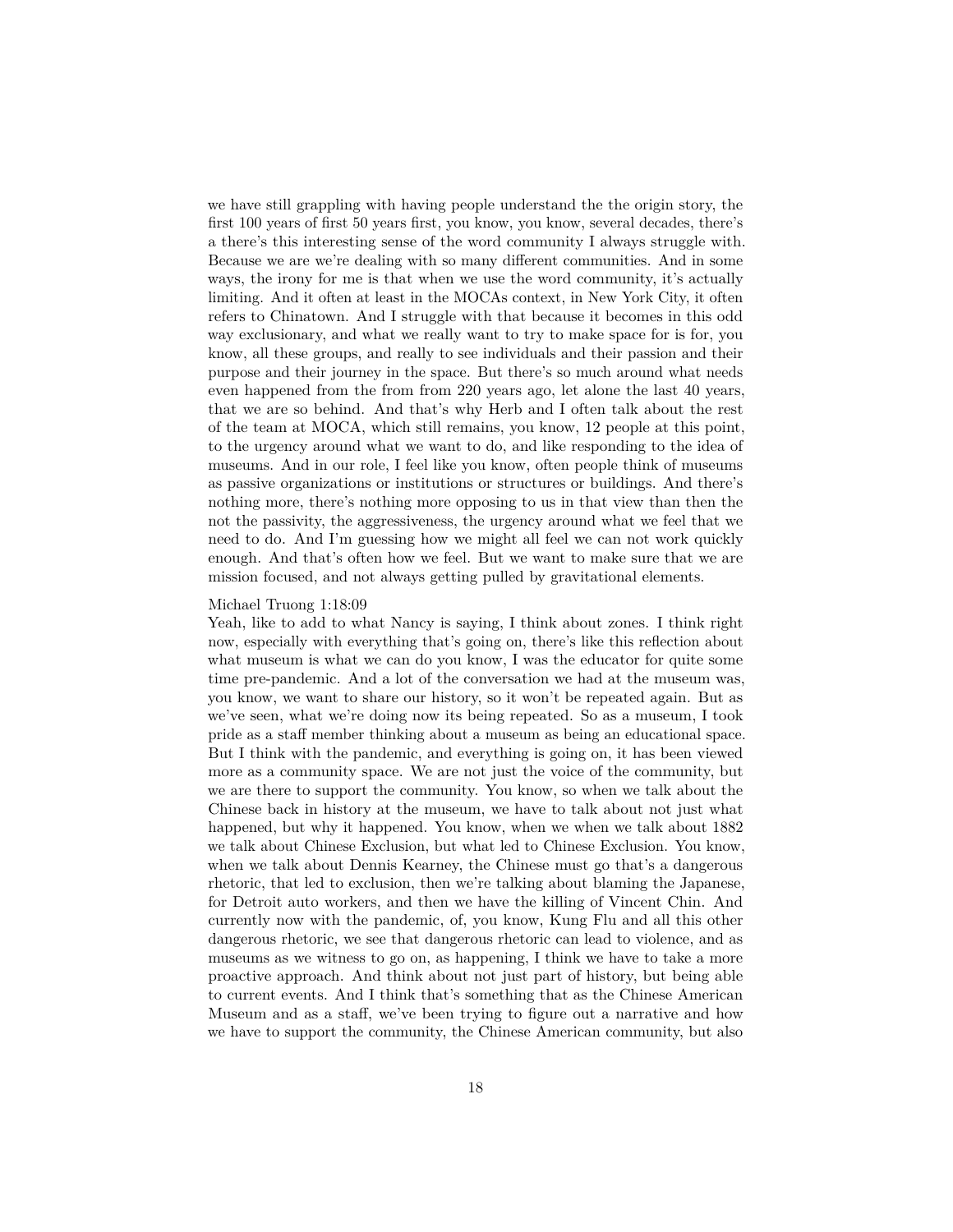providing a lot of unity for other POC. Because it's not a unique, you know, aspect to our community, every community is facing this.

### Cybelle Jones 1:20:15

Yeah, I wanted to add to Nancy's point about urgency, because I think our models never really functioned on behalf of the communities or the people that we serve. I mean, most museums are not agile, they're not able to be responsive to news that changes in 24 hours, they're not able to answer the questions, maybe that are to build a network of support for those individuals that are looking for, you know, where can I go and actually hear concrete facts? Because I'm getting a lot of misinformation, where can I go to be supported? And I think that that actually means and I agree, Nancy, we have a lot of work to do. Because our methodologies are broken, we don't engage those members of the community and of the history that we need to so that they're a part of that conversation. I think Tengs model is a great one. But that's something new, how do we go into these existing institutions? And I would even say, go out of institutions that don't even deal with culture, science, American history, they're all telling the story, from a bias colonial way, going back to, you know, Jack's point at the beginning. So we have tremendous work to do. And I keep thinking, how do we just create a new model that doesn't take 10 or 20 years to renovate, or to redo or to re curate, but really kind of have layering and lenses of which we can bring new interpretation to objects and things that are already there by bringing more people into the conversation?

### Herb Tam 1:21:55

Jack, how would you respond to that? Because I think that's great. You know, we have these existing institutions and, you know, how can we not reinvent the wheel but and sort of add on to people?

# Jack Tchen 1:22:09

This is a really tough one, because I really believe in museum spaces and museum collections and, and having actual places, especially in a place like New York, where the Chinese American experience was basically invisibilized, Chinatown was well known, restaurants are well known, all those things are well known, but the actual history is pretty much invisibilized. So the museum really has an important role of physically being there. At the same time, it's just so expensive. It's just so difficult, and a permanent exhibit is so expensive, and it takes years and years to do. So how can how can we think of maybe the role of museums as being as being reinvented as agile spaces that can help facilitate dialogue can help be trusted places to gain reliable histories? How can they be places in which we're engaging with the complex communities that are there. Chinatown was never strictly Chinese, it was always a mixture of downtown port culture groups that were coming in and out. Very early African American community of the city was there before it got driven out of the downtown area. The early churches had slave galleries in which the slaves are supposed to sit in the high back area. And the the their masters were sitting in the paid pews in the front, and we still have those churches. So there's, there's amazing dialogues that can happen that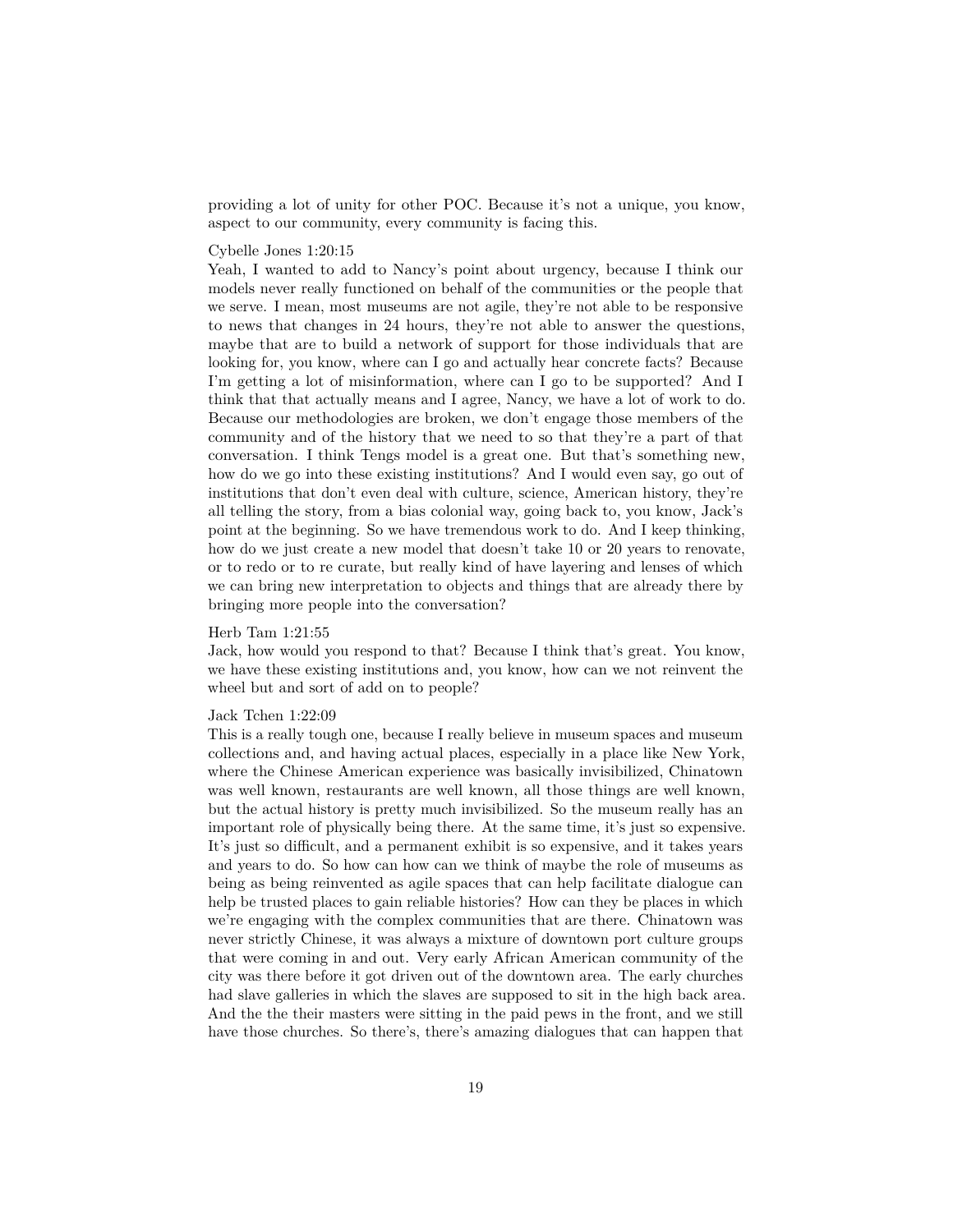speak directly to today, in some ways that requires us to be agile, and to be in cross group dialogues, to really then adjust the framing that we're also having, because in some ways by focusing on one group sister or another, which is the logic of how our institutions are set up, it also creates boundaries, where it's more difficult to actually talk across across groups. One of my favorite exhibits that had been done by Herb in the team was really the one around food, which I thought opened up the door to have that kind of cross cultural discussion, but also food can be tried because I know I you know, I grew up with grade school reports having to be the one Chinese kid and talking about Chinese foods and chopsticks and all that. So I'm not advocating that. But there are ways in which I think we can be agile in creating spaces that then bring people together and to and and to really listen and build those relationships across groups, which seems to me to be paramount right now.

### Teng Chamchumrus 1:24:54

If I can interject to to Jack's point, One way to consider is also think about who might be non museum partners that we could talk to. I'll use an example where Ted Gong joined me in a panel at the Anacostia community museums back in December 2019. It's a museum for the people symposium, and we had a session on how to think about museum from outside the field. And one of our panelists, was actually a therapist from a local LGBTQ clinic in Washington, DC Whitman Walker clinic. And she was describing one of her first patients on the she met who, um, you know, not going to go into the details of him. But one of he was experiencing homelessness and how he spent his day was a lot of time with one of the free museums at the Smithsonian, a National Gallery of Art in DC, and also spending the evening at the millennial stage at the Kennedy Center, which every day, there's a 30 minute show for free for anyone to go, you know, partake? And she asked him, Why do you go to museums? And the answer was, so that I don't have to be alone. And so the panelists turned to the audience. And she said, you know, as a therapist, I don't know if you know, but loneliness is one of the major epidemics in this country. And whether you know it or not, museums already are doing part of their work by being that place for people to connect. But if you actually bring more intention to that, and work with us, where we actually work with people who might need connection, but they never know how to get to museums, or know that museum is a resource, we can work together and make the impact, more intentional, and more concrete. So just an example of how, you know, thinking about partnership in a different way could also be helpful.

### Herb Tam 1:27:03

Yeah, so want to stay on that a little bit longer. Some of your ideas about community sort of connectedness and how museums can be part of that equation. And I wonder if people have thought about that. I think in our earlier call, like our prep call, we were talking about how museums could serve as places to help people deal with trauma even. And I thought that was a really interesting, kind of, sort of very provocative idea. You know? Yeah, I actually do want to say more about that. And I'm curious if other panelists have kind of, you know,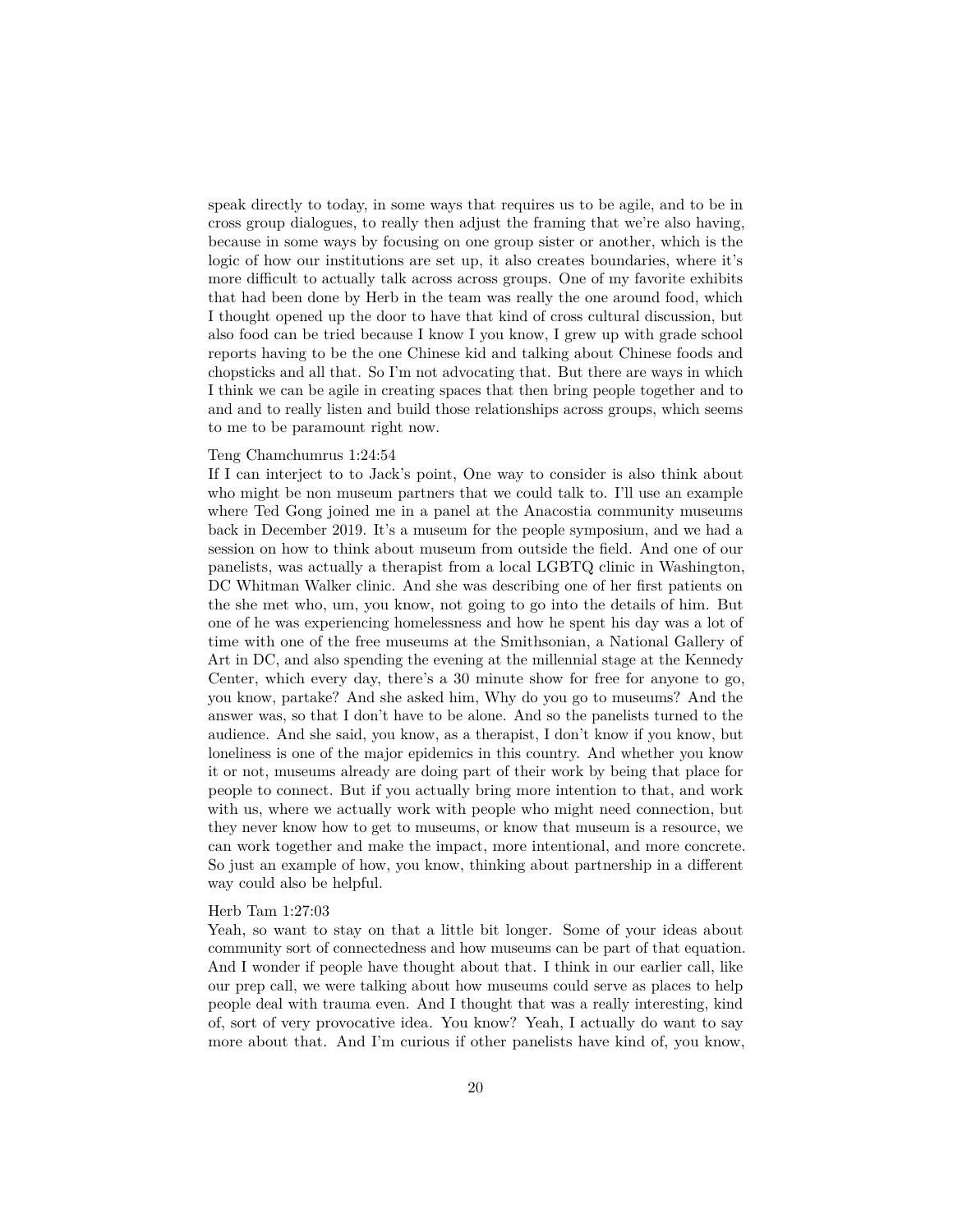responses to, to that kind of role for, for museums in their communities.

#### Teng Chamchumrus 1:27:53

For the question of this museum is trauma prepared? Yeah. So just the backstory of that is at the same panel that we were having conversation about how to reimagine museums, and other panelists is from DC public libraries. And the her funny quote, which is not quite funny, when you think deeply about it, she said, sometimes at public libraries, we have to remind ourselves that we are also about books. Because a lot of time, I think public libraries have evolved so much that they are becoming more and more of a community center than just a place for books. And she said that nowadays, when they recruit for people who work at the libraries, they also recruit from, you know, people, people with social workers degrees or psychology degrees, because the frontline workers that meet with people who walk into that space, are actually providing service and the first connection. And if, if the space is truly open for all, as the mission or the intention is asking for then people might be walking in with all different issues and challenges and might come with trauma. So the question is, are the staff members trauma prepared and trained to respond to the people that they want to serve? How do we make remain healthy, and also help with the need of the people that that we are working with? So that's what the gist question of, you know, how do we she asked me, How do we make public libraries trauma prepared, but I think the same question could also apply for museums as well. What curious about what others think about that?

# Nancy Yao Maasbach 1:29:48

I agree with you, wholeheartedly. You know, I see sometimes there's not that much difference in terms of people's perceptions when they come in, about what the services are, what the content is what the mission of the entity is. And I think it's really, really dangerous if we go into a space where we're not fully trained. And also, it's just, you know, I use this example, sometimes a lot of people assume if you're from Taiwan, or you're Taiwanese that you understand the cross strait relationship. And it's the same assumption as if you're Chinese and you should know kung fu. I mean, these are all very similar assumptions that we make based on our perceptions. So I think subjectivity in this way is, and it's really tricky, because we have that fine line of being a museum that talks about oral histories. So sometimes oral histories being you know, from one's personal viewpoint, and from one on one's own experience is naturally subjective and anecdotal. And yet, how do you refine that into space, that then also creates an objectivity and that learningness and that expertise without overstepping or under delivering, and I feel like all of that has to be really, really crystallized, to make sure that what we're offering isn't, isn't disingenuous. And is also is founded in proper training, as you suggest.

# Cybelle Jones 1:31:08

Yeah, I saw a really, I was really honored to participate in an autism training for one of my clients, and the security guards. You know, some of them had children who are family members, and they were some of the biggest advocates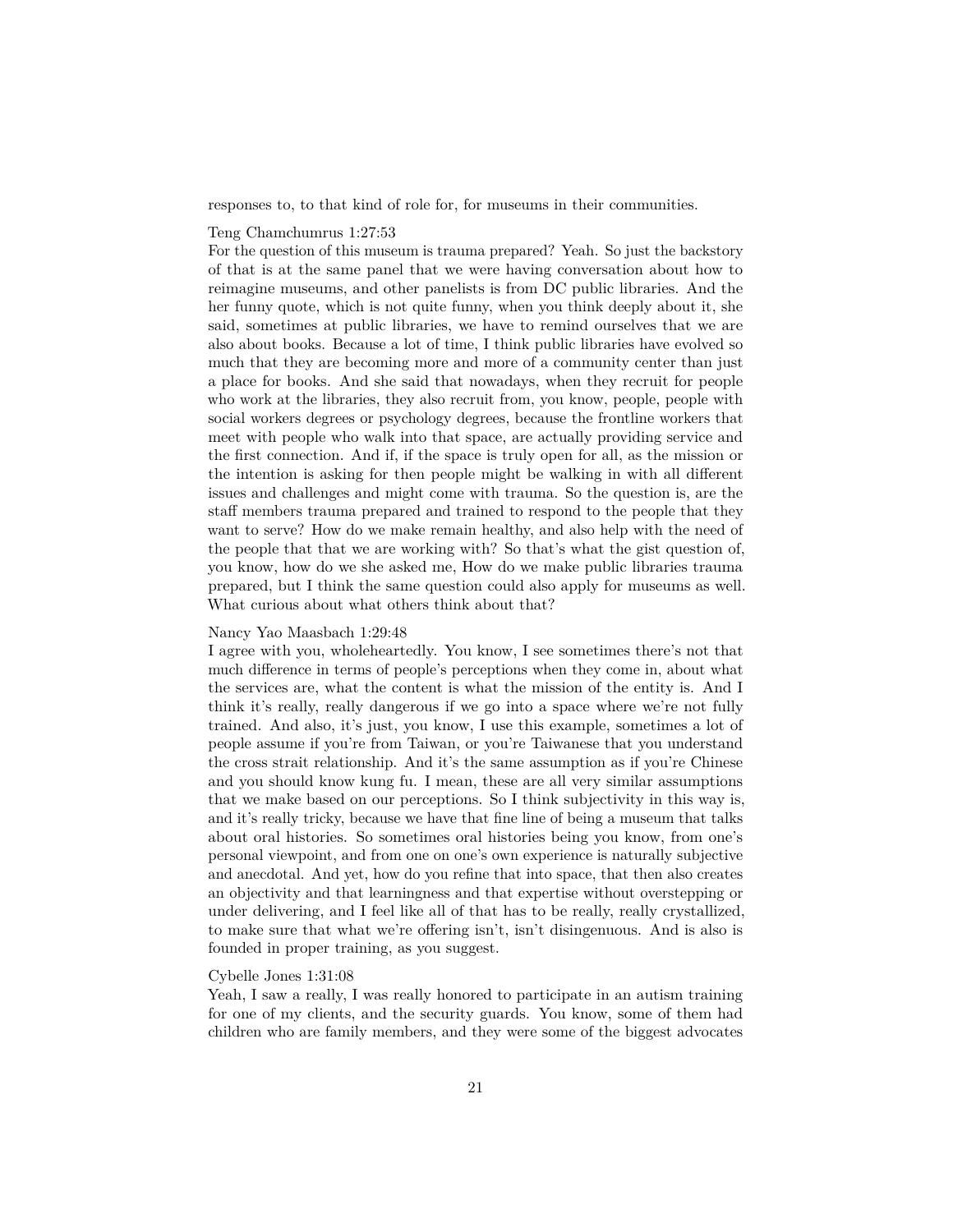and leaders. And I mean, they had to be really sensitive about the training, they had to prepare ahead of time and turn certain exhibits on and off. But what it taught me is that, you know, even the staff that you don't think of as being interpretive or you know, can really help a great deal. And they notice, they notice when people are uncomfortable, they notice when someone might be emotional. And so, again, it kind of things about the roles that, you know, we create and these institutions a little bit differently.

#### Jack Tchen 1:32:01

In the early days of the New York Chinatown History Project, when we decided to focus on Chinese laundry workers on the East Coast, you know, the eight to 10 15,000, Chinese laundries in the metro region, it became clear as we started talking to people, and as they started, as families, the children who grew up in the back of laundry, start talking, that these were families that had to grow up and somehow managed to find a living as a consequence of Chinese Exclusion. So that in effect, laundries could be understood as a as, as, as really a very confined, alienating experience, and by itself, so so in some ways, as we were talking to the the fathers and mothers, the children, it became clear that there was cross generational stigma, but also cross generational trauma of the exclusion experience itself. So I think we necessarily, in just trying to be there to listen to them also, we're there working with them, I mean, one of the first calls we got was of a laundry in the South Bronx, where the, where the father had been killed in the laundry, had been shot in the laundry, and the family decided to close up the laundry, and then donate the items that they had of the laundry, you know, scores of years of, of their family story, living in the back of the laundry, also, to donate it to the project. It became clear that the Chinese American experience of that earlier period was deeply traumatic. And we couldn't just treat this as academic historians, none of us were really, and to really just have this full of understanding of what that experience was about. So in some ways, I think the community that we're trying to document really taught us that and we learned a tremendous amount, you know, from that process. So in some ways, we have to also then learn and work with the parts of the community that do deal with trauma in a professional way. And how do we partner with those, folks? How do we deal with alienation? Those kinds of questions? Yeah, I see Nancy's walking around. I'm I'm guessing you're walking towards the laundry section. Nancy, is that what you're doing? Yeah, yeah.

# Nancy Yao Maasbach 1:34:45 Yeah, exactly this is I think, the piece that you're talking about, right. And

#### Jack Tchen 1:34:52

And the eight pound iron, a cast iron and we tried to on the floor, Nancy on the floor below the iron, we tried to kind of show the wearing of the floor because the laundry, working there for 10 12 14 more hours a day standing there and some of the laundry was we visited the floorboards, the the linoleum would be worn through the floorboards would be worn through, and it would just in some ways mark those, those those hours, right, of grueling work that they have no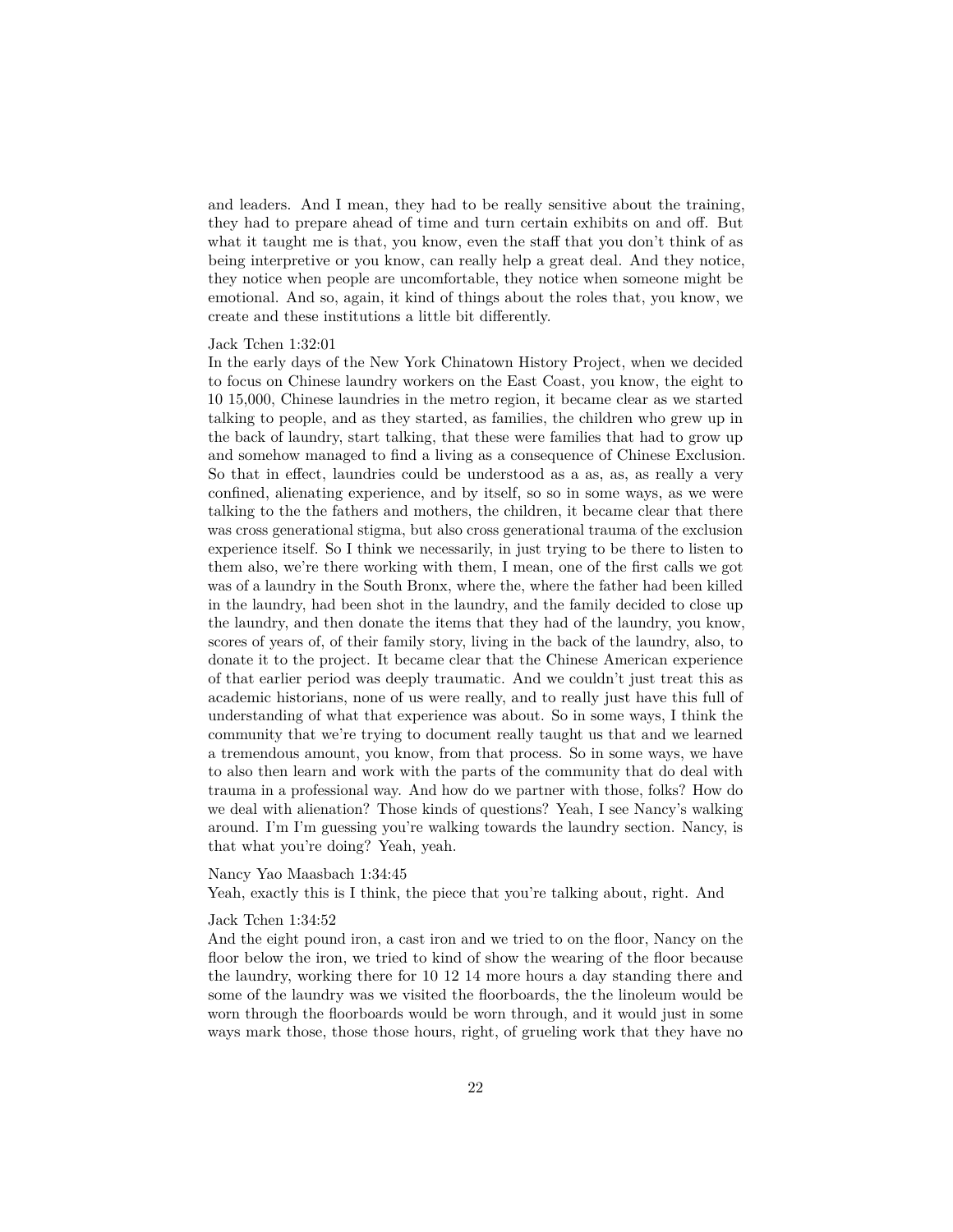### choice but to to do, right. So yeah.

### Rachelle Shumard 1:35:34

To kind of add on to the conversation, something that we've been talking about a lot is how to react to trauma that might occur in real time, as well. Um, I know, in our museum talks about a lot of dark history, and I and we understand that people may walk in with certain trauma, but we also understand that there is a lot happening right now in the moment, and our staff has started training, to help intervene, and the device of the bystander, so in case something does happen in a museum, when we do open up to the public, you know, we can be prepared to help in that situation. You know, whether it's to, you know, kind of calm a situation or urge straps some way or, you know, so I think, for us, we're really aware of that right now. Some things may happen in in real time, in person.

# Herb Tam 1:36:44

Thank you for that. My next question before I turn it over to audience questions. You know, there are a lot of folks, I think, in the audience that are museum professionals, or work in public history, and want to ask analysts, you know, the work that we do in our culture history, they may, they may be seen as sort of indulgences by folks in the immigrant communities that we serve, many of whom are working class, they, you know, they're too busy, maybe to go to museums, they'll have a company, that sort of culture where museum going is a sort of leisure activity. So how do you, you know, how do you guys make these things accessible, and relevant to people's lives in the communities that you serve? I think a lot of us have this question all the time. Nancy, would you like to pick that up?

### Nancy Yao Maasbach 1:37:44

Yeah, sure. You know, I think we do a lot outside of the museum. So we do come back as a home base here. And of course, school groups come, you know, all the time, probably 40% of our visitorship is still school groups, from public and private, mostly tri state area, New York, New Jersey, Connecticut. But what I love about the education program, led by Lauren Nechamkin and Nora Chen is, you know, we do go out into the communities, we have a very close relationship with several of the junior high schools, the elementary schools, and they also we also have partnerships that bring some of these families that, and I and, you know, I relate to it, because I am the only museum my parents and I ever went to, together before they came to MOCA was in Taiwan, and you know, the, the National, you know, the museum there. And there just wasn't a habit of that, for me to go with my family, there just wasn't enough disposable income, right. And so what we want to do really is, you know, admissions revenue from our total revenue makes up less than 3%. So I don't know if others have this, you know, but sometimes you do have visitors who come in, and they want it to be free, right? The ultimate question is, how much does anyone really want to give, you know, to pay to enter a museum? And it's usually the answer is zero, whether it be the Met wherever, or MOCA. So we never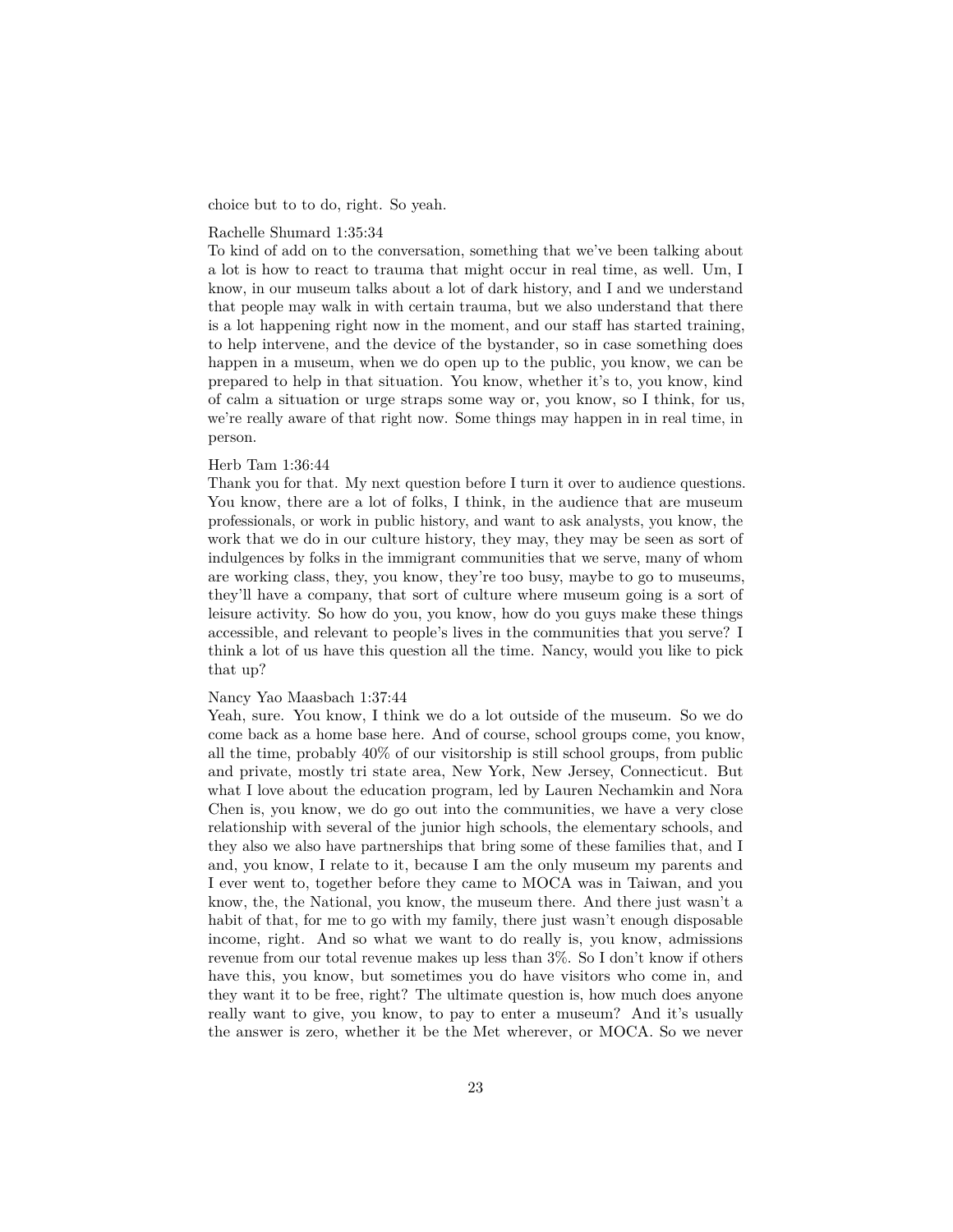want a fee, or even the mindset that one doesn't want to spend money to be a barrier to entry. So I think that's something that we want to make sure that we welcome. So in fact, MOCA actually, for several years now has been, you know, complimentary admission for anyone living in this general area. So when we say to bridge, it's Chinatown, and also that, you know, we disseminate that information through the schools, and also New York Chinese Cultural Center, which is a dance instruction space. A lot of those families are recent immigrants. They do everything bi-lingually. So actually, they were using our space for all their dance classes, which we're really excited about. So they had, you know, well over a couple 100 students in our space every, every week. And so those parents would just, you know, we encourage them, to enjoy the space enjoy the museum, of course, was complimentary, but doing those types of partnerships, and now United East is going to be sharing space with us and having people come into this space, where they might be here for another reason, but then they get to also experience MOCA. It's something that we really tried to sort of, you know, harness that kind of partnerships with people coming into the space and creating a little bit more comfort, because they're used to some other activity, but it's within the museum space. And then it's sort of sometimes it's baby steps and sometimes it's some some leaps and bounds.

### Michael Truong 1:40:22

Yeah, I think at the Museum of the Chinese American Museum, you know, when we think about a museum, we try to think about beyond our galleries in terms of space uses. So we actually partner with our local mall in Los Angeles, and we actually created several murals on the storefronts to celebrate or to talk about the Chinese American experience, we also worked with Grant Park locally, to really bring in art to the community. So we're trying to think about partnerships as not necessarily as really key for our survival, and to really spread our mission and thinking about the museum as not just a location based now, but as mission driven, of making sure we're able to share the Chinese American Experience everywhere in anywhere, regardless, if it's in our galleries or whatnot. I'm also aware that, you know, when we do our or when we do our history, that as a museum, we were here to elevate the stories, and we had to really think about who we elevate, and how we elevate the stories and how we present the stories. So we make sure that when we select the artist, that you know whether or not they're AAPI, or whatnot, but they're able to have a compelling story, that the visitors are able to connect with them. Because when we talk about, you know, immigrant stories, and you having someone else who's not from the community, you know, making the art, there's nuances that people won't get, right, because this should may be based on the traditional European motto of art. But if we have our own artists in our own community, creating art, this hopes, the fact that you know, our community are able to really look at it, appreciate it understand, you know, certain imagery, certain metaphor is they're a part of our own culture our own community.

Herb Tam 1:42:18 Great, thank you, Michael. Jack, I know you do?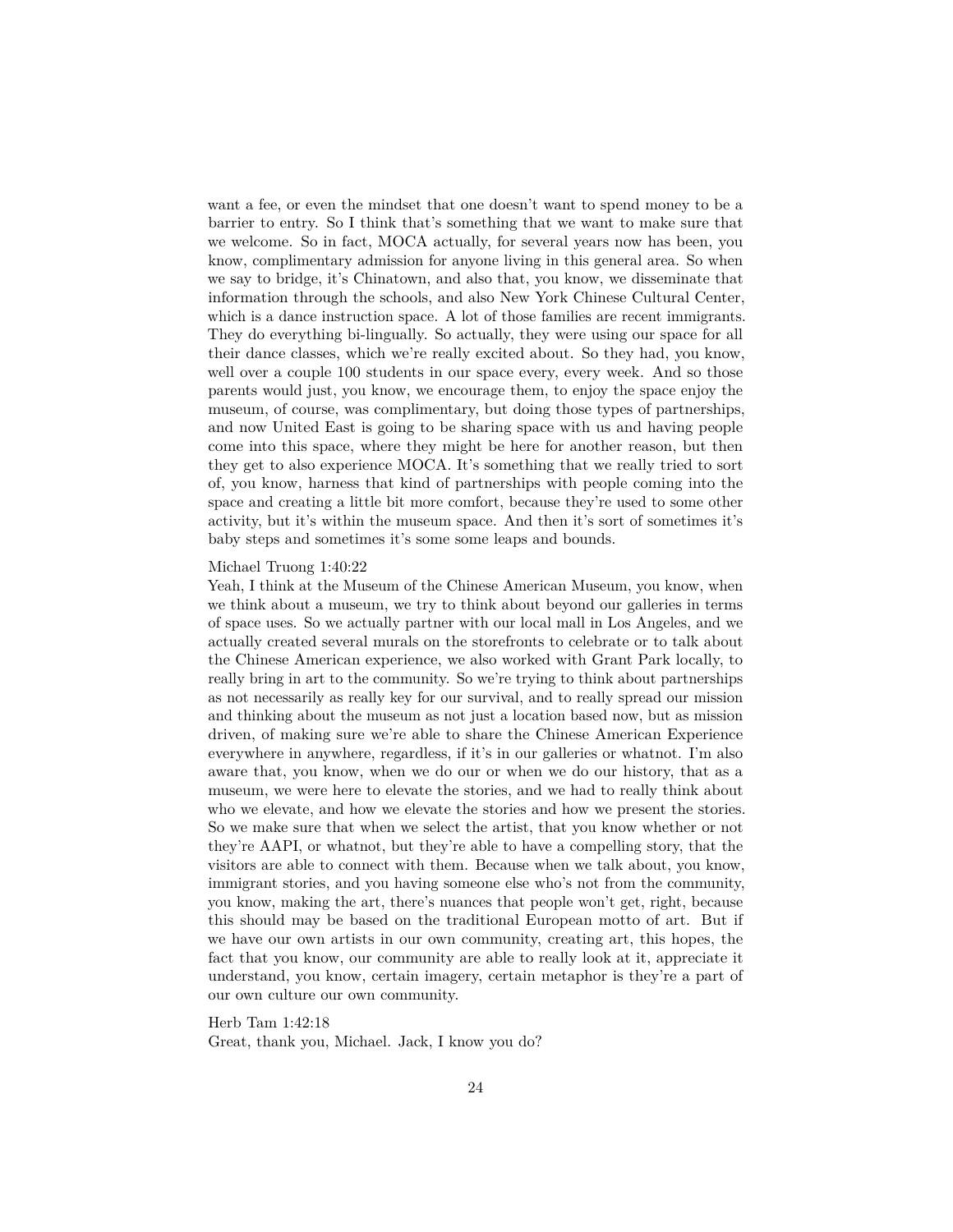## Jack Tchen 1:42:25

You know, I, this whole question of communities, and well being is so important. So I'm glad, can you bring that up. And I think it's really, in some ways museums can be spaces wherever they are, that are creating community, across groups that maybe have never identified with each other or never thought of being part of a community. And, and in that process of creating community, it's actually breaking that alienation breaking that isolation, breaking that fragmentation that actually helps to promote well being, in looking at some of the studies about people who have been traumatized from the Holocaust, but also from enslavement. And this would go across generations and affect the kind of embodied so that the generational trauma has actually become part part of how they carry themselves and part of the body memory. So the question about well being is so deep, and not something that could be easily dealt with. But clearly, by becoming a part of a community, even if it's just for a short period of time, the possibility of kind of breaking that alienation and connecting in some way and being able to speak or be a part of something is so important for well being. So I guess I'm thinking that, you know, part of what's important. So there are some studies we're talking that we're talking about the generations after those family members who had been a part of the Holocaust or part of enslavement, and what happens in the subsequent generations that are carrying that trauma on in some way, but they don't even know what the trauma is necessarily, that there are people who are now talking about the importance of post memory, in which oftentimes, it's the creativity, of storytelling or dancing or painting or whatever that's so important to work through once the trauma surface to work through some kind of creative transformation that helps the younger people in that same family. So something about all that seems to me critical for us to also have people understand the value of these kinds of discussions and the value being caught between cross cultural contexts in which the psychology of how to deal with trauma, you know, in a Cantonese context or Taiwanese context may be very different than the US context, which is a lot about, you know, expression and talk and you know, you go see a therapist and that kind of thing, which may not be the way to do that, oftentimes, it's over food, right? Going back to food or, or some kind of, you know, some other way of handling. And so what, what's the cross cultural ways in which we can come up with well being that actually help the family members who may be coming from very different kind of cultural systems as well.

#### Cybelle Jones 1:45:41

I don't know if I could I just want to add something on that, Jack, because we were working with the Illinois Holocaust Museum, which is primarily visited by Chicago middle school students, and they're primarily African American, and there's just a total disconnect. They don't see the connection to their personal story. And so we worked with the spoken word artist in Chicago, who then interviewed the Holocaust survivors in the Holocaust survivors were even confused why we had this, what they consider the hip hop artist to meet with them, but the narrative that he wove was so beautiful. And when they heard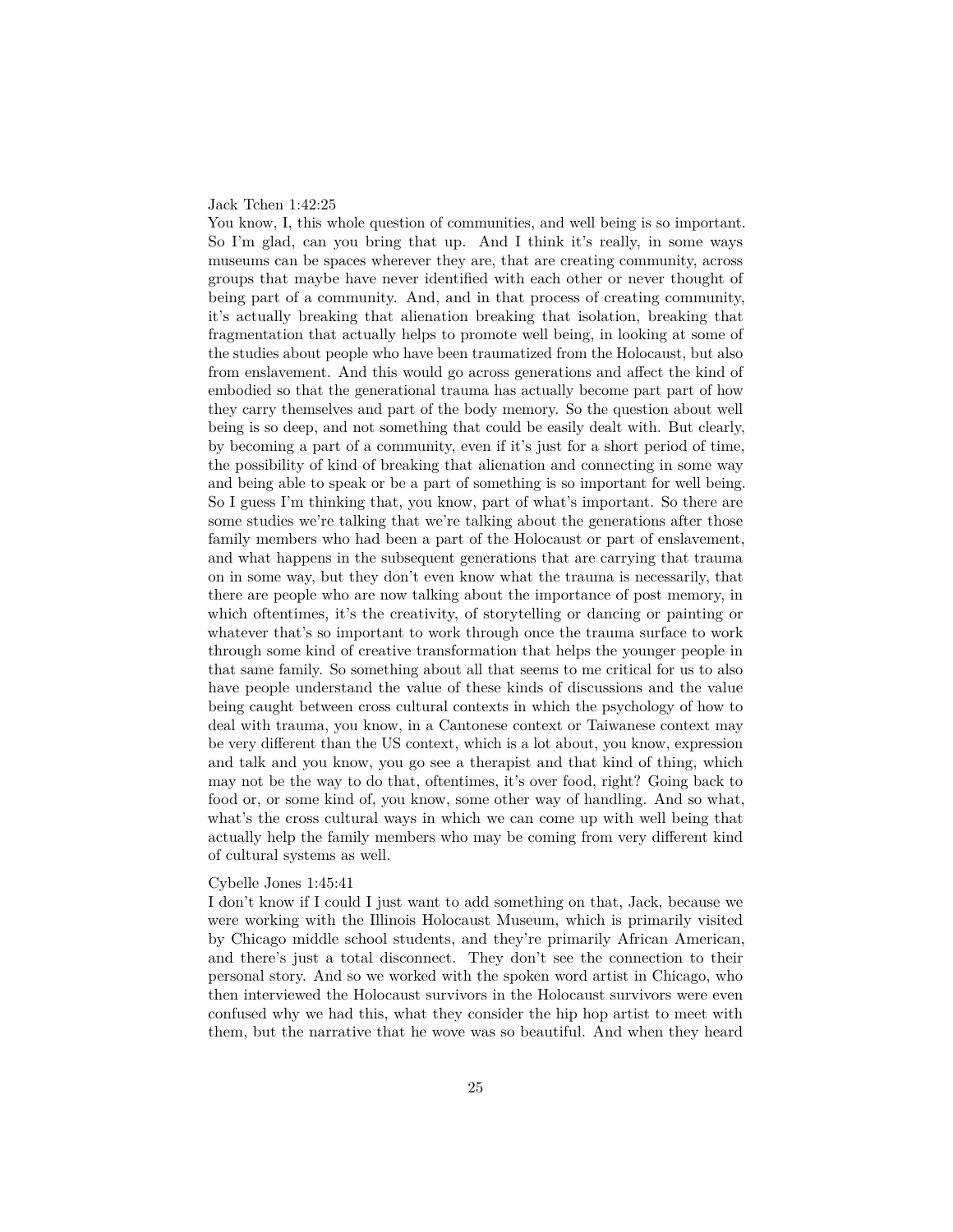it, they said, he totally gets it. And when the kids come in, to see someone who looks like them, who's a contemporary, who's talking about, you know, the same anguish, but a different context, then they can really see that upstander narrative. And so I think it is, you know, what, the thing that we have to battle is the big city, small city, the, you know, the silos and, and this is where we have the opportunity and cultural institutions to show the other, to put people in other people's shoes. And I think that's why, you know, museums can make a difference, you know, even in the smallest communities, and even if it's just an adjunct to a performance area, you know we can see it. And sometimes it's the only way a young person might see someone that doesn't look like them.

### Rachelle Shumard 1:47:15

Yeah, I'd also like to add as well, you know, especially during COVID, I think, you know, not having our museum exhibitions to be able to be walked into and really had to think of ways to, to connect to the community. And one of the ways to do that, of course, with programming. So, you know, to when you think about this question about art as indulgences, you know, how can we make it more digestible for people and for the audience, and with our programming, it's, that's one of the ways you know, you can have those open discussions, you can make it very relatable. You can bring the artists more to life, if you have them in person, and you can listen to them and compare from them. And you can hear what inspires them. And so, you know, one of the programs that we just recently did was, for our online exhibition, we had our year, the online exhibition, we did the artist showdown, and you know, wasn't supposed to be anything like, profound or you know, anything like that it was just supposed to be something really fun. But it was also a way to get to know the artists and to have the community see themselves reflected in the types of artists that we deliberately choose to showcase as a museum.

#### Herb Tam 1:48:38

Thank you for that Rachelle, and all the panelists, thank you for taking my questions. I want to turn it over to some audience questions, we may only have time for one or two. So let me get to it, the first one was from Ted, I believe, who asks. You know congresswoman Grace Meng has been requesting congressional funding to study the creation of a national APA museum. Since it is at least some years away from that goal, what do you think is the best use of congressional funding for the time being for existing Chinese slash Asian American museums and Chinese historical societies across the nation, the only thing is the best use of federal funding for for the kind of work that we do.

#### Jack Tchen 1:49:27

I'll go first. You know, every time I go to the west coast, and especially go through the countryside and realize that there are individuals who have been collecting objects from railroad gold mining, whatever. And also in the northeast, I realized that there are a lot of people were just been collecting stuff. I worry about all that stuff, a great deal. And I'm also so aware of people just tossing out things. Children grandchildren, not realizing the value of letters or objects.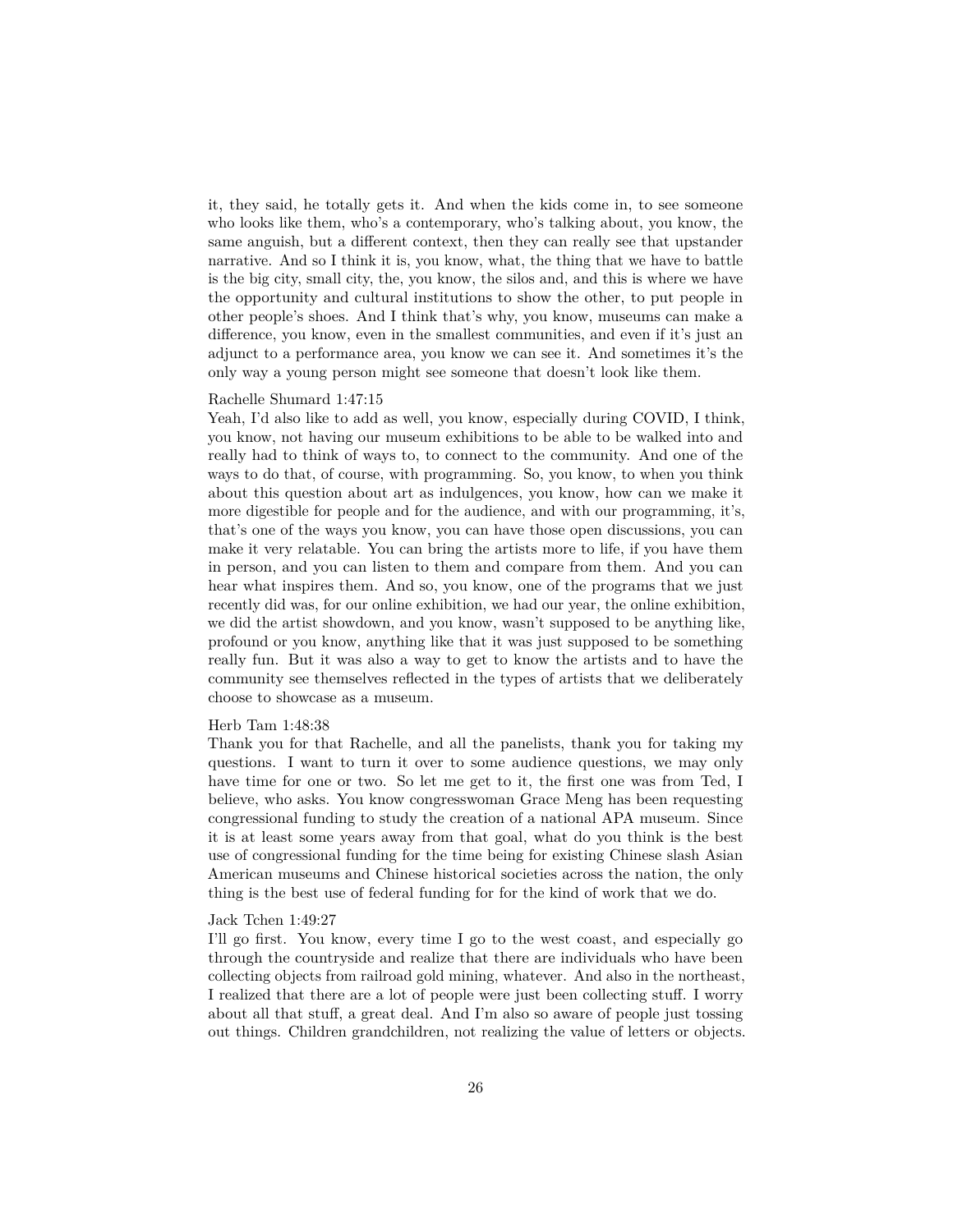Just tossing it out. That's the that's part of the dumpster diving story. So, you know, I'm worried that so much of this stuff is just being lost, and there's no place to put it. So that's one, one really deep concern I have. The other one is that, you know, I think we can do so much through our smart devices. And that's an important way to kind of build, build history, build solidarity, build connections. The worry, of course, that we have, in building a central Museum in DC is that that's going to soak up all the money, that that regional and local museums also need to survive, and there has to be a way to solve that problem. So that there's some mutual synergy happening as opposed to everybody looking to donate to the most prestigious site. And, and therefore draining the possibility of, of the many institutions that are represented in the audience and here on the panel from surviving.

#### Herb Tam 1:51:16

Nancy, do you have thoughts on the question of what to do with all this money, federal money?

### Nancy Yao Maasbach 1:51:21

you know, the first time and again, just always in transparency, and my honest opinions about things when when I heard that congresswoman Meng was thinking about this, you know, this was several years ago, I really paused and I said, I, I get it. But at the same time, it seems like it is following just this, the easy thread, if you will. And I think there are moments in history that really, if they are properly recorded in books and textbooks, in a building in a institution, that they will open up a narrative for many, many others. And in that way, I think, the situation on Japanese internment, Chinese Exclusion, and its aftermath, these are these are very important, you know, markers in US history, obviously, and the things that we already do know about much more readily. But those two in terms of the AAPI experience are fundamental to really understanding and helping to broaden out the narrative for other groups. So in my sense, and I and I hope I'm still objective about it, but that's one reason why I'm at MOCA is I do feel that there needs to be more of a, you know, a Chinese American Museum that that that can in a consortium, like this one, like the ones that that you know, deutzia was trying to do a couple years ago. And that that's important. I do think that whichever, we need to hold each other accountable. So the funding part is a big deal. But holding each other accountable. And we've talked about this, and Herb and I brainstormed and others on this call when we hosted the gathering, it's just as how can we be more thoughtful about, okay, we have an exhibit, it can travel, and let's just have it travel to Chicago to john Day to you know, to Houston to LA, wherever it may, and maybe LA has one, then lets travel it to New York. And then the expenses are really just around shippingg, and to be really transparent about our model that really benefits one another in a spoke type of way, whether there be some some hubs in the sort of major cities and then spokes around to support this, you know, the the smaller ones are trying to grow. But I think that that's a really important model for Chinese America. So yeah, definitely AAPI, I would think just we're just having a hard time thinking about the new MOCA, is that that research and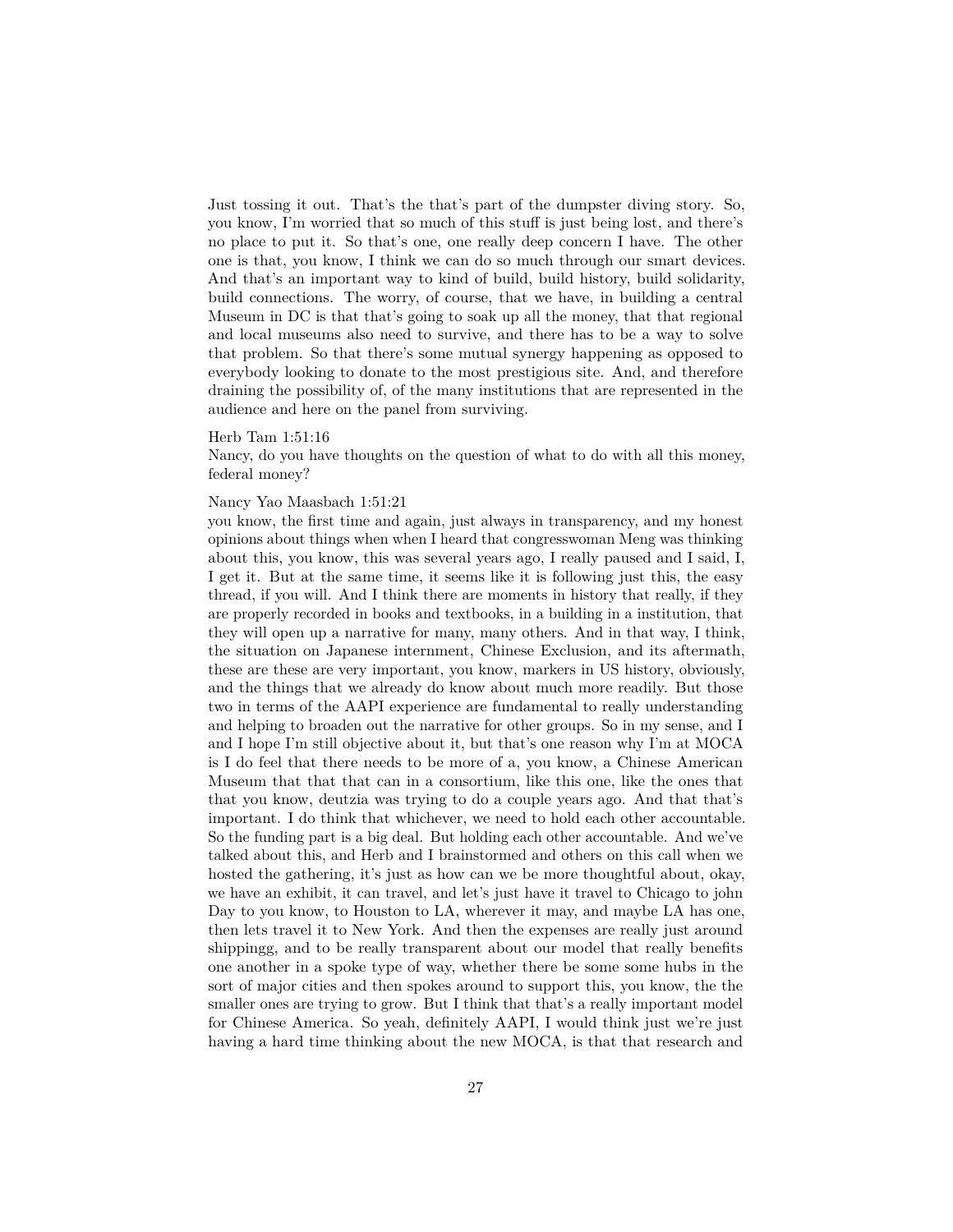that scholarship is going to take decades to get an AAPI a museum on the lawn done well and there's also no space on the lawn and also my whole also leaning is that you know if you're in a Chinatown somewhere The food's a lot better and the experiences like you're actually rolling out into a living breathing, you know, conversation with, with with the neighborhood.

## Herb Tam 1:54:15

Um, Cybelle do have you thoughts on this question?

Michael Truong 1:54:20 Yeah,um, you know, I'm sitting here just really thinking about the diversity like a localized history and in nationalized history, and what we can do to bring in similarities of localised history into a larger American narrative. You know, I think that that's one thing that is really missing and funding can be used to really, perhaps making sure that our history is included in the textbooks, and perhaps funding localized museums, to create curriculum based on local history and then creating a network to really spread it out to nation because the thing whats important is like, you know, we know, this Chinese Chinatown Los Angeles in New York, you know, DC and whatnot. But there's so many Chinese American communities in the Midwest, and you know, in the south, that aren't discussed and aren't incorporated into our larger narrative. And if we understand that, you know, this Chinese American experience is an American experiences since the 1800s. And that's taught within you know, the classrooms, then I think that our voices would be heard, and we won't be continue to be facing this discriminatory legislation or anti asian hate, or any of these aspects with this, you know, key understanding that our legacy has been here, since you know, the construction of America and especially the construction of California.

### Herb Tam 1:55:54

Thank you Michael? Cybelle do you have any thoughts of questions for what to do with federal money? Yeah.

### Cybelle Jones 1:56:03

Yeah, I know, we're getting tight on time. But I think that part of the problem, and I'll go to Jack's point about George Washington, part of the problem is when we do these museums that are only about one group, we see masses of that group go to that, which isn't bad, because it's pride. So in some ways, you know, we want to have a women's museum and a Hispanic Museum, Asian Pacific Museum, but there's only so much space, you know, I would love to see money put so that when, you know, Mount Vernon is redoing their exhibit on George Washington, there's things about what was happening for the Asian, the early Asian population, and perceptions, because those people might not go to, you know, the African American Museum on the mall or an Asian Pacific museum. So I feel like when we separate, the problem is we're not actually reaching the people that we that we also want to be reaching. So it is a tricky thing of pride and heritage for those who want to see themselves represented, you know, in a way that's meaningful in those collections, but I think it has to be some sort of hybrid, so that we're really educating and putting money and in